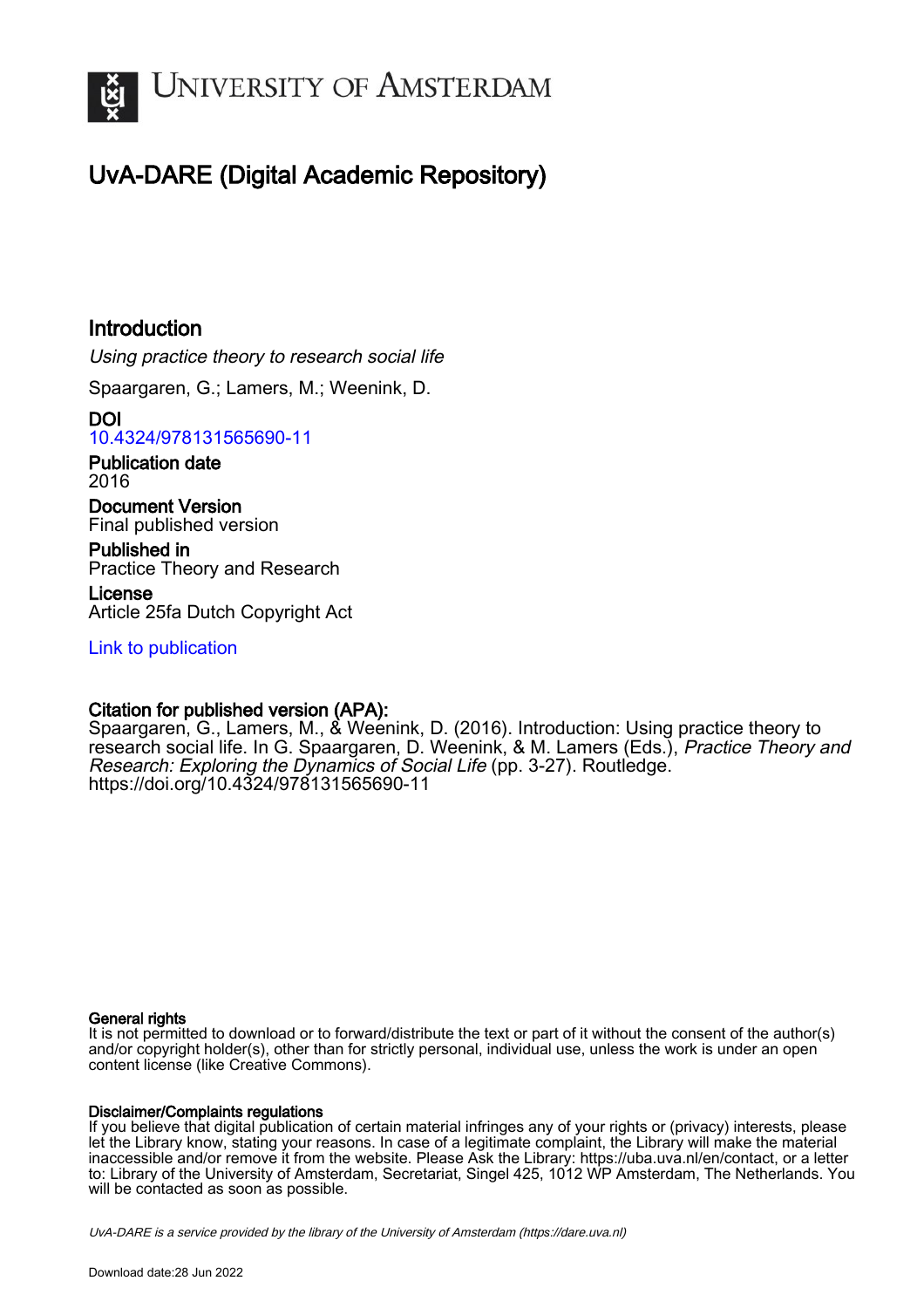## **Introduction**

[Using practice theory to research](#page--1-0)  social life

*Gert Spaargaren, Machiel Lamers and Don Weenink*

> Not, then, men and their moments. Rather moments and their men Erving Goffman, 1967, p. 3

## **Introduction**

Why and how are you reading this book? Maybe you read a review of it in a social science journal. Perhaps you were advised to do so by your lecturer to prepare that paper on practice- based research. Maybe you noticed a new cover and interesting title during your monthly stroll through the local library and read for another two minutes before deciding to take it on loan. Or perhaps you are sitting behind your office- desk and just received the book that you ordered online after a 'content alert' from the publisher.

 Whatever made you reading this text as part of your daily activities, it is you as a unique individual who knows what you are up to do next. You are familiar with the situation and you know how to go on in daily life, how to take the next step. But suppose you were asked to study the behaviours and motivations of people going through similar moments like you now. People who are about to read and study a book on practices. How would you, in this particular case, frame and organize your research, both theoretically and methodologically? Theoretically, by asking yourself what kind of 'decisions' are at stake, and which factors are assumed to influence the process. Do emotions play a role in this? Do you happen to know the authors? Did the title of the book seduce you? The theoretical lens you decide to use will influence what you see and how much emphasis you will give to particular items and factors. Methodologically, you might wonder what qualitative and quantitative methods are available for getting to the situation in such a way that you gain the knowledge needed to understand similar situations elsewhere.

 The methodological approach which is often suggested in situations like this is that you develop a survey or interview topic list to ask people about their motivations, meanings, experiences and interests for reading books in the first place and for selecting this book on practices in particular. Your research- focus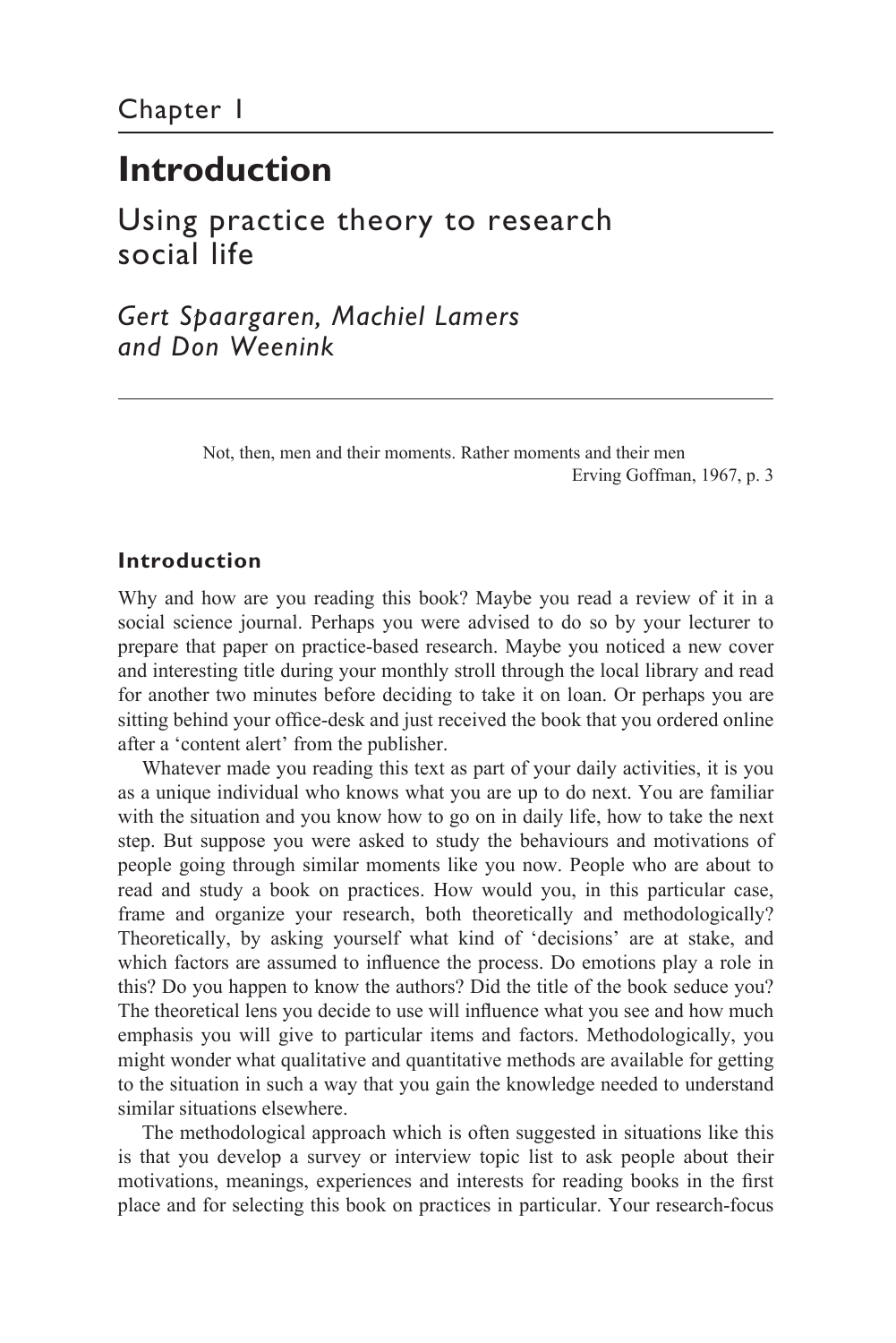in that case could be on a set of more or less well- known background variables (education, income, job, discipline, gender) combined with some stated preferences and values of the individuals. They are combined methodologically in order to predict future behaviours or to understand their meanings. Maybe you will be able to show that for students income turns out to be a more decisive factor when compared with tenured staff.

 There is however an alternative approach possible. One that is challenging the assumptions behind the conventional approaches to study human behaviour and social change. This alternative approach is the central theme of the present volume. Theoretically, it suggests shifting the research focus away from studying individuals, their motives and background features primarily, towards a more indepth investigation of 'context', or the activities, the social practices, they engage in. For our example of reading this book, the classroom, the library and the office are now included in the enquiries, as are the time- slots and the reading time being available (or not) for actually reading the book. The projected activities of the reading – glancing through, reading- with-highlighting, studyingwhile-abstracting – are not just contextualized but also investigated for their functionality in relation to the wider projects or programmes in which the reading activities of individuals are embedded. For example, perhaps you aimed to share your findings with a group of fellow students in next week's class or you intend to write a book review for the journal of which you are an associate editor. Methodologically, the alternative approach suggests to employ methods of data collection and techniques of data analysis that allow you to gain a rich and detailed understanding of the situation. This implies that you consider using a range of techniques that are particularly relevant for 'praxeologizing' the would- be readers and their contexts. Both the theoretical and the methodological aspects of the alternative approach will be introduced and enhanced in this volume, by presenting key characteristics of contemporary practice theories and by showing how they can be put to use in empirical research.

 The idea of shifting the analytical emphasis from the individual to the situation however is not new at all. When the sociologist Erving Goffman developed his micro- sociological or interactionist approach in the early 1960s, he emphasized the impact of contextual factors on even our 'smallest behaviors'. To understand how people 'behave in public places' (Goffman, 1963) and 'present themselves in everyday life' (Goffman, 1959), sociologists must investigate the particular situations or moments as contexts which co- constitute behaviour. Goffman showed that analysing situations is an indispensable tool for understanding why and how people act and talk the way they do. Together with their fellow actors, individuals create a social unit which cannot be reduced to the motives, intentions and meanings of single individuals. The situation represents more than the sum of its constituting elements. Therefore Goffman (1963: 3) suggests that social scientists better focus their attention to 'moments and their men', or  $-$  as in the case of this volume  $-$  on 'practices and their participants' instead of using isolated individuals as the privileged starting point for theorizing and doing empirical research on the social.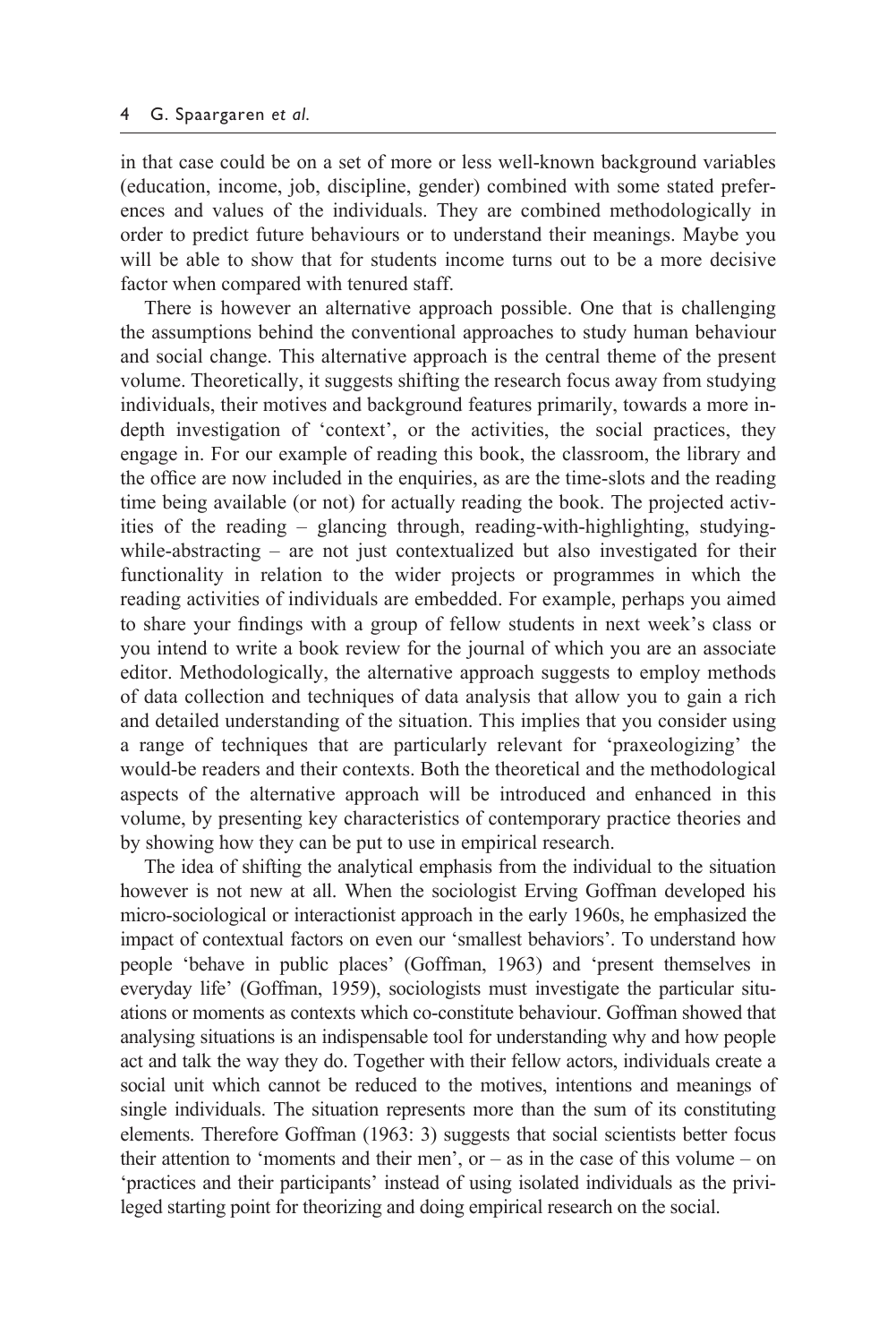The Goffman- motto of starting from situations while bracketing the individual is one of the key assumptions which are broadly shared among theorists of practices. We will discuss key assumptions and characteristics of theories of social practices in the sections to follow. The core assumptions refer to the nature of social practices and how they should be defined (or not), to the role of material, both human-made and naturally occurring objects and human agents within social practices, and to the more general assumption that society, social life that is, should be conceived in terms of interconnected practices (and nothing else). These assumptions of course influence the research design and the use of concepts and methodologies for analysing the dynamics of society. Because practice theories are rather young and not yet mainstream in social science, their application in empirical research tends to raise a number of questions that need to be confronted in some detail. With this book, we aimed to select a set of relevant questions and to elaborate them in both theoretical and empirical contexts.

#### *Aims of the book*

The family of practice theories, the key ontological assumptions they represent, the methodological and epistemological issues involved in the application of practice theories in empirical research, and the relevance of practice-based research for understanding social change in contemporary societies, are the central topics discussed throughout this volume. This seems like a rather broad agenda, but we will show that it is one with a clear focus. The aims of the book are twofold:

- 1 to demonstrate how practice theories can be used for empirical analyses that aim to understand social reproduction and social change;
- 2 to outline the conceptual and methodological challenges related to the use of practice theories when applied to both small and large social phenomena.

To meet these objectives the book includes a number of theoretical chapters that discuss the foundations of practice theory, that propose ways to conceptualize agency and power and their role in social change, and that clarify some of the methodological principles and discussions. Together with this [introductory](#page--1-0)  [chapter,](#page--1-0) these theoretical and methodological chapters form [Part I](#page--1-0) of the volume. Next to these theoretical chapters, the book offers empirical chapters that show how practice theories can be put to use in a wide variety of social contexts, while also taking up and discussing the conceptual and methodological challenges of practice approaches along the way. The empirical chapters focus on the analysis and assessment of social change in the situated here and now of single practices or small phenomena, such as being violent, playing tennis and undergoing medical treatment [\(Part II\)](#page--1-0), as well as on changes in large phenomena, e.g. in bundles of practices extending in a wider scope of time- space, such as conservation tourism partnerships and the sustainable management of forests [\(Part III\).](#page--1-0)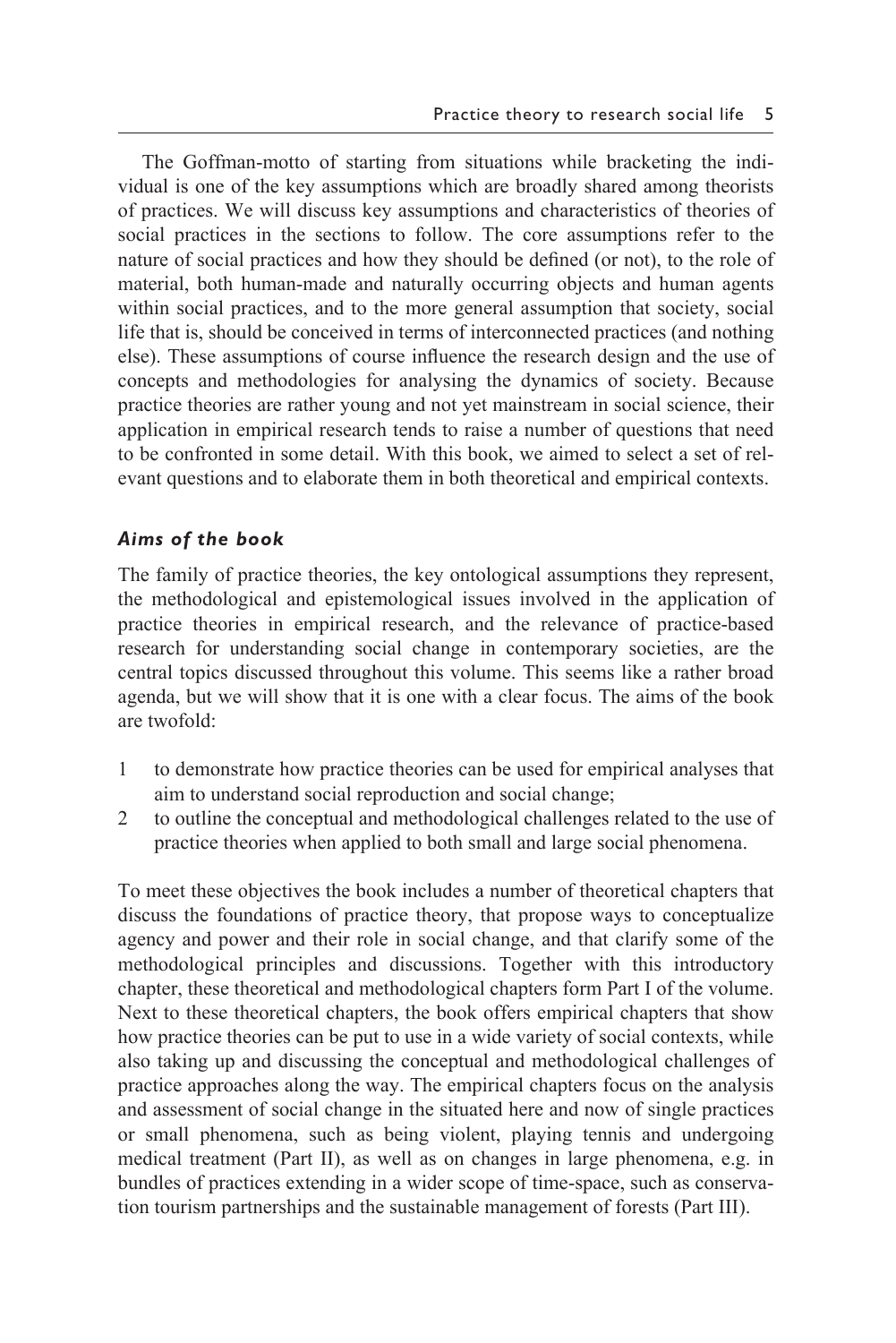In order to prepare the reader for what comes next, this [introductory chapter](#page--1-0)  aims to provide a brief discussion of central concepts and key assumptions in practice theories, the debate between practice approaches and transition theory approaches with regard to the analysis of social change, and some of the methodological and policy aspects of practice- based empirical research. We conclude this [introductory chapter](#page--1-0) by outlining the subsequent chapters in this volume.

## **Practice theories: key concepts and assumptions**

Since *The Practice Turn in Contemporary Theory* (Schatzki *et al.*, 2001) practice theories seem to be steadily on the rise within the social sciences. Despite their popularity however, practice theories have not yet been assigned the status of a distinct family or category of social thinking, such as post- structuralism or interpretive sociology. So far, they do not appear as separate sections in the social theory handbooks and introductions, which appear so regularly nowadays (Calhoun *et al.*, 2012; Wallace and Wolf, 2006). Of course the authors associated with the emergence of the field of practice theory are discussed in these volumes, most notably Anthony Giddens and Pierre Bourdieu. They are considered the founders of a movement or approach that laid out the conceptualization of the agency- structure relation as one of the key themes in social theory (King, 2004). Giddens and Bourdieu are – together with Bruno Latour – also a source of inspiration for contemporary practice theorists, such as Davide Nicolini, Annemarie Mol, Andreas Reckwitz, Theodore Schatzki, Elizabeth Shove, Alan Warde, Robert Schmidt and many others. These contemporary scholars carry out their practice theory inspired research in a variety of fields, such as food and health, sustainable consumption, sports, work and organization, and urban provisioning of energy, water and food.

 Practice theories form a lively field of debates, conceptual innovation and research. They represent a contemporary social theory that inspires and appeals to many (PhD) students, since they expect the theory to offer them guidance on how to organize social science research. When using the lens of practice theories, researchers show particular sensitivities and preferences, while being keen on avoiding well-known pitfalls. The preferences often mentioned are to approach the social world as open, contingent, transitory and horizontal. Practice theories appeal to researchers' intuitions as they seem to match well with the dynamics of the current horizontal, fluid and global network society (Castells, 1996, 2009; Urry, 2000). The pitfalls that practice- based researchers are keen to avoid refer to two forms of reductionism. The first are individualistic accounts of the social and the second are system perspectives of all kinds that emphasize order, systemic principles, structures and hierarchies. Research based on practice theories seeks to find the middle ground between voluntarist or subjectivist (society as the result of actions, values and preferences of sovereign individuals) and structural or objectivist (society as made up by structures which 'govern' the grand totality behind the backs of human actors) accounts of the social.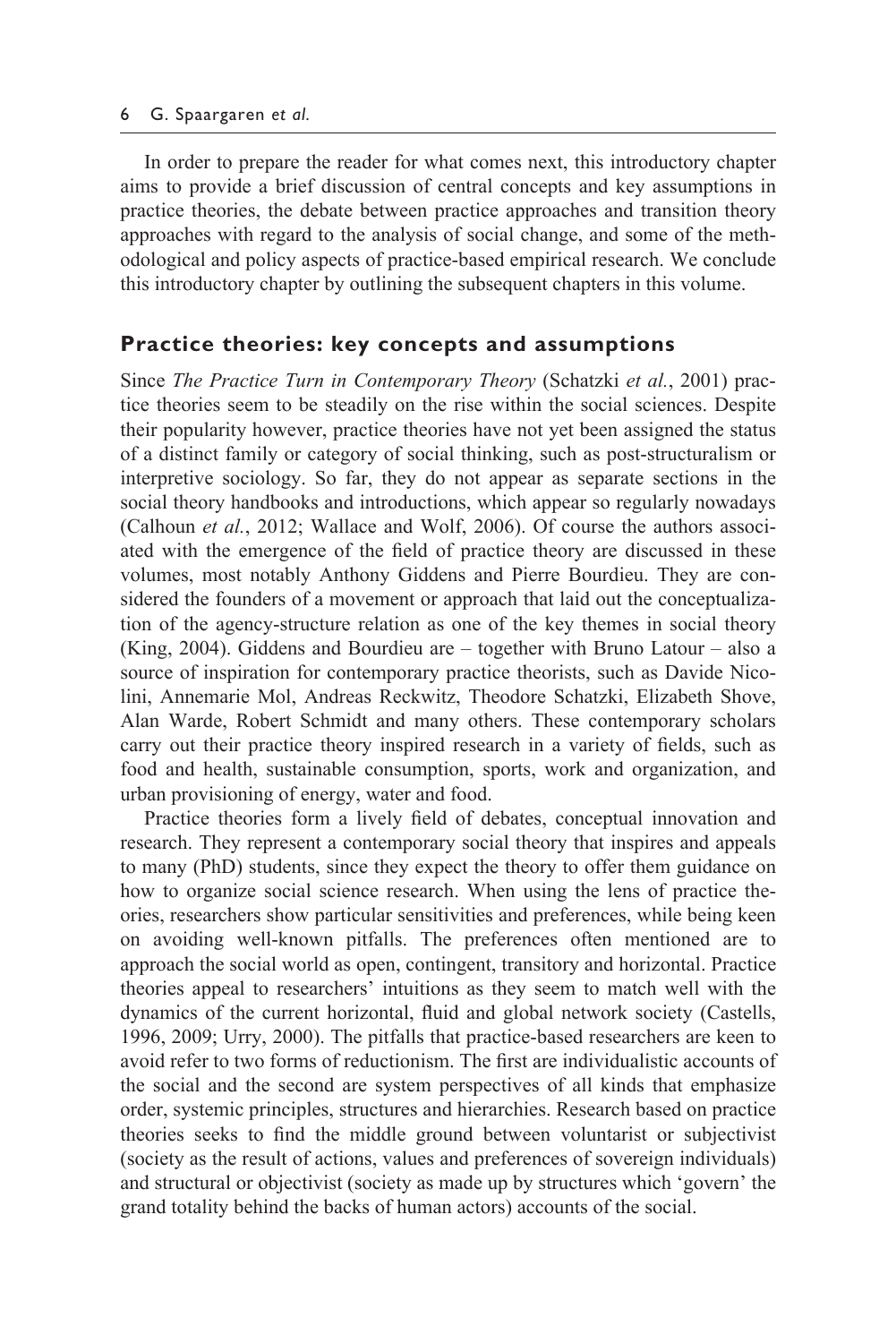This book has been developed to comment on the present state of affairs in the field of practice theories and to make visible the kind of contributions practice theories can make to empirical research on social change. It draws upon different streams of practice theories and their authors, and shows the application of their concepts and ideas to a wide variety of social themes and contexts. With the book we do not claim to represent 'the' practice approach. We contend that practice theory should be seen as a family of theories, consisting, among others, of the above mentioned authors and their critics. Their ideas and contributions inspire us and are discussed in different chapters of the book. In this section, we share with the reader some of the conceptual issues and debates that are prominent among practice theorists. For each topic we indicate how we intend to deal with them in the context of the present volume.

#### *Defining social practices?*

All practice theorists claim that the study of social life should start with social practices. But what exactly is a 'social practice'? A quick scan of the literature will tell you that there is not a single best definition of social practices around. Some authors even suggest not trying to provide one, since such a definition would run counter to the style of thinking and working represented by the openended practices ontology (Nicolini, 2012). We nevertheless selected a few definitions to develop a feel for the game.

 Andreas Reckwitz regards practices as 'routines of moving the body, of understanding and wanting, of using things, interconnected in a practice' (Reckwitz, 2002a: 255). So there are elements which interconnect or organize social practices. Taking practices as the unit of analysis implies looking into the properties or elements that go together in human activity and that do not appear when studying human individuals or institutions at large. But what exactly are the components or elements? Practice theorists seem to agree on what they are, but they use different concepts to refer to them and provide different explanations for how they contribute to the organizing of practices. For example, with Shove *et al.* (2012) practices are constituted by combining (only) three main components: materials (e.g. bodies, things, technologies and tangible physical entities), competences (e.g. skills, know- how, techniques) and meanings (e.g. symbolic meanings, ideas and aspirations). It is through recurrent enactments (i.e. practices- as-performances) that a distinct and recognizable conjunction of these elements is established over time, with social practices then becoming visible as entities (practices-as-entities) which are embedded in broader nexuses or bundles of practices. As Shove *et al.* indicate themselves, although working with only three components or elements might be helpful when organizing empirical research on social change, it is at the expense of simplifying what social practices are about (Shove *et al.*, 2012: 15).

 A more elaborate description of elements of social practices is provided by Schatzki (2002, 2010) who argues that they consist of doings and sayings and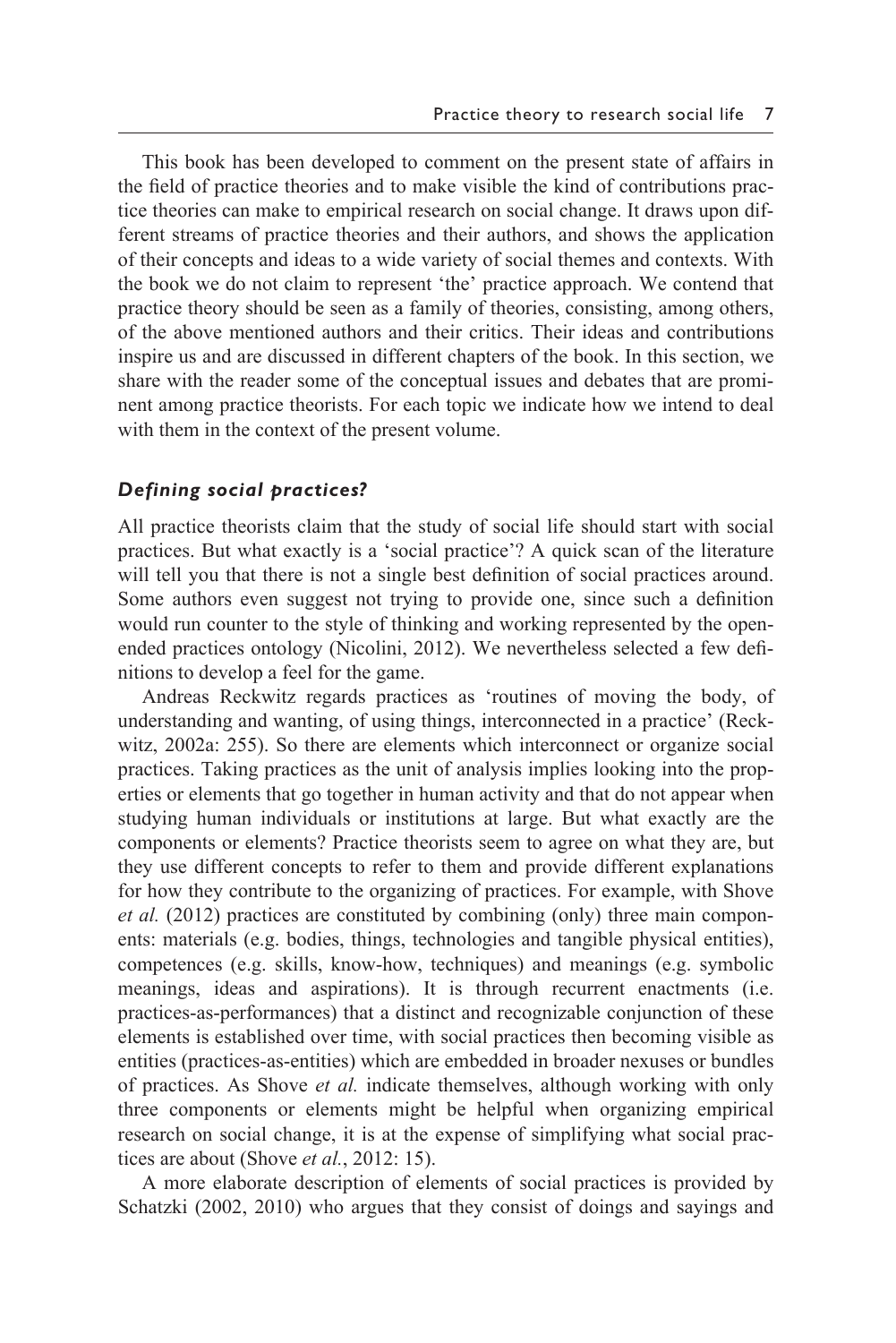material arrangements that hang together, organized by practical understanding, general understanding, rules and teleo- affective structures. A similar, even more elaborate definition of a practice is provided by (again) Reckwitz:

a routinized type of behaviour which consist of several elements, interconnected to one other: forms of bodily activities, forms of mental activities, 'things' and their use, a background knowledge in the form of understanding, know-how, states of emotion and motivational knowledge.

(Reckwitz, 2002a: 249)

This definition is among the most cited and used ones. Both his and Schatzki's definitions are very helpful with regard to theoretical clarification and debate, but rather difficult to operationalize into designs for empirical research on social change.

 Instead of going for the most adequate definition, we would argue with Nicolini (2012) that practice researchers profit from taking into account the different formulations of the concept of social practices currently in use, using them to shape the research design in a way that fits best the theoretical or empirical tasks at hand. When quickly mapping practices for their key components, elements or dimensions, researchers can create room for more in- depth analyses of specific elements, their hanging together in practices and their dynamics of change. As we will show in the empirical chapters of the book, just mapping designated practices for their (for example three, with Shove *et al.*, 2012) components, will not do when the aim is to arrive at a convincing analysis of the dynamics of change in society. For a more in- depth understanding of social change, the rules and teleo-affective structures that organize practices, the emotions at stake and the ways in which social practices are part of wider bundles of practices, all need to be taken into account.

 In our view, going through the set of definitions on offer in the practice literature is a useful and necessary exercise for researchers who engage in practicebased research. When the authors of this book gathered to discuss their particular take on how to define and approach social practices, the editors suggested to combine elements of Giddens, Schatzki and Shove into the following workingdefinition: social practices are shared, routinized, ordinary ways of doings and sayings, enacted by knowledgeable and capable human agents who – while interacting with the material elements that co-constitute the practice – know what to do next in a non- discursive, practical manner.

#### *The material dimension of social practices*

All practice theories acknowledge the important, co- constituting role of material objects in social life. One cannot claim to use a practice- based approach when neglecting the role of material objects, symbols, things, technologies and infrastructures as the crucial hardware of the social. Beyond this broad consensus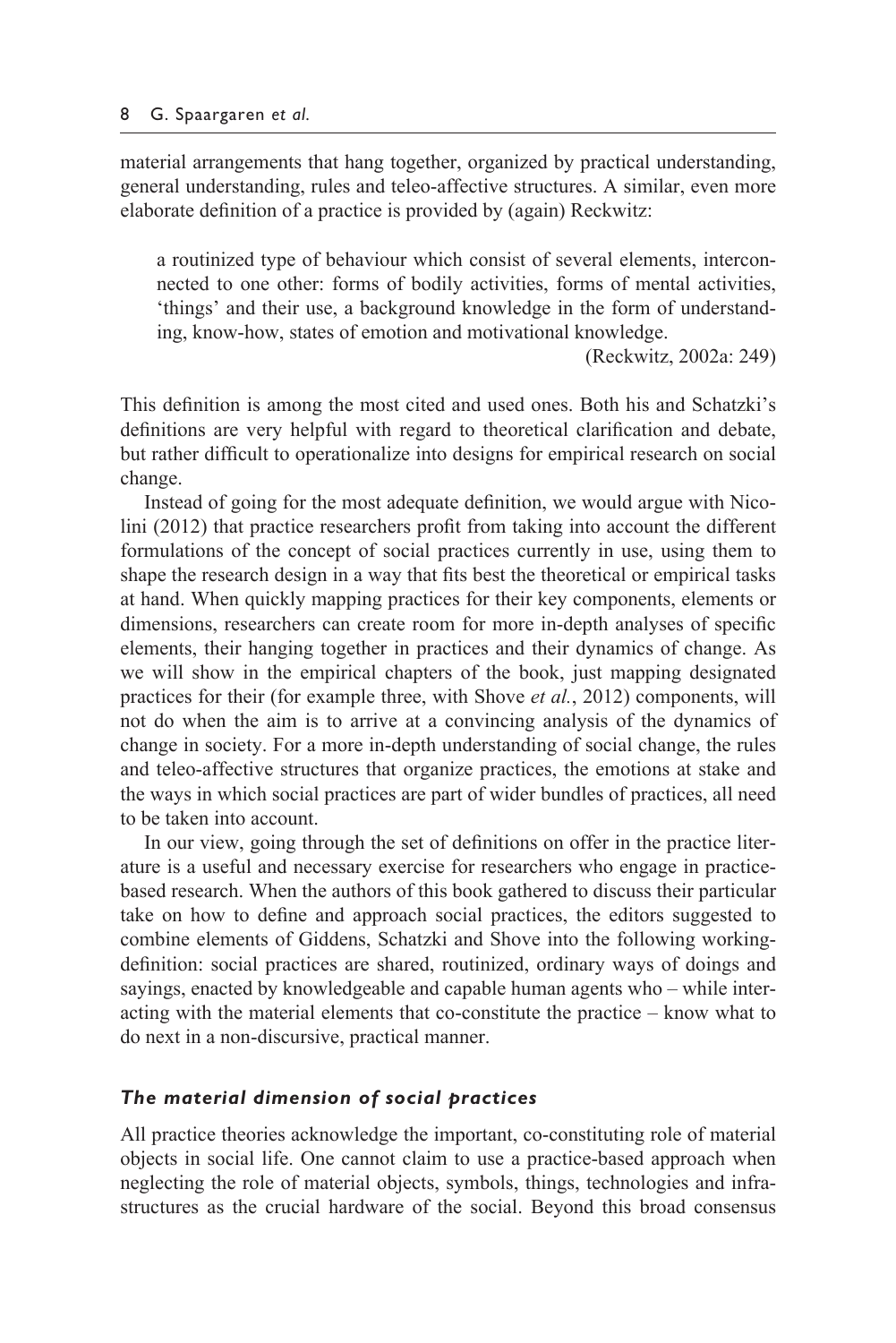however, there exist significant differences among practice theorists when it comes to conceptualizing the material in relation to the social. For example both Reckwitz (2002a, 2002b) and Shove (2003) go a long way in arguing for a formulation of practice theory that resembles the strong emphasis of material semiotics, also known as actor network theory, on the independent role of objects vis à vis human agents. Also Rick Wilk (2009) argues for a concept of 'distributed agency' in which objects have their fair share.

 Schatzki on the other hand makes an effort to specify the crucial differences between human and non-human activity chains. In his recent work in particular, Schatzki contrasted his formulation of practice theory versus Latour's material semiotics perspective (see [Chapter 2](#page--1-0) of this volume). Although the plenum of the social is populated by practice- arrangement-bundles that always and inherently so represent the going together of social practices and material arrangements, for Schatzki it is human agency that makes the difference, e.g. that what makes practice theories theories of social practices. With respect to analysing the role and status of material objects in social practices, the approaches of Schatzki and Shove seem to be different as well, for example when it comes to the conceptual position of Shove's material element (Shove *et al.*, 2012) in comparison with Schatzki's material arrangement (Schatzki, 2002). While Shove *et al.* put materials on a par with meanings and competences, Schatzki sees material arrangement as being employed, manipulated and constructed by the participants in their doings and sayings. The theoretical and epistemological debates on what objects 'do' in practices will be one of the recurrent themes in this book. It is to just inform the reader that when discussing the material dimension of practices, the editors are more close to the position of Schatzki (1996, 2002, 2010). Notably, in his conceptualization of the material versus the social, the role of human agency is recognized and defended in a much more explicit way as compared to practice theories that are closer to material semiotics (Latour, 2005; Reckwitz, 2002a, 2002b; Shove *et al.*, 2012). We think that the concept of agency and its relation to social reproduction and change is crucial and hence deserves further discussion and exploration.

## *Agency and practice theory: social reproduction as a practical, 'taken- for-granted' affair?*

Practice theories foreground what people actually do in ordinary life. They emphasize the fact that the social is more than language, discourse or communication. As Warde has argued, practice theorists 'give precedence to practical activity as the means by which people secure their passage through the world, thereby emphasizing doing over thinking, practical competence over strategic reasoning, mutual intelligibility over personal motivation and body over mind' (Warde, 2013: 18). At the same time, practice theories emphasize the fact that the doings and sayings of social life are not only practical in nature but also taken for granted, habitual, and routinized (Evans *et al.*, 2012). This implies that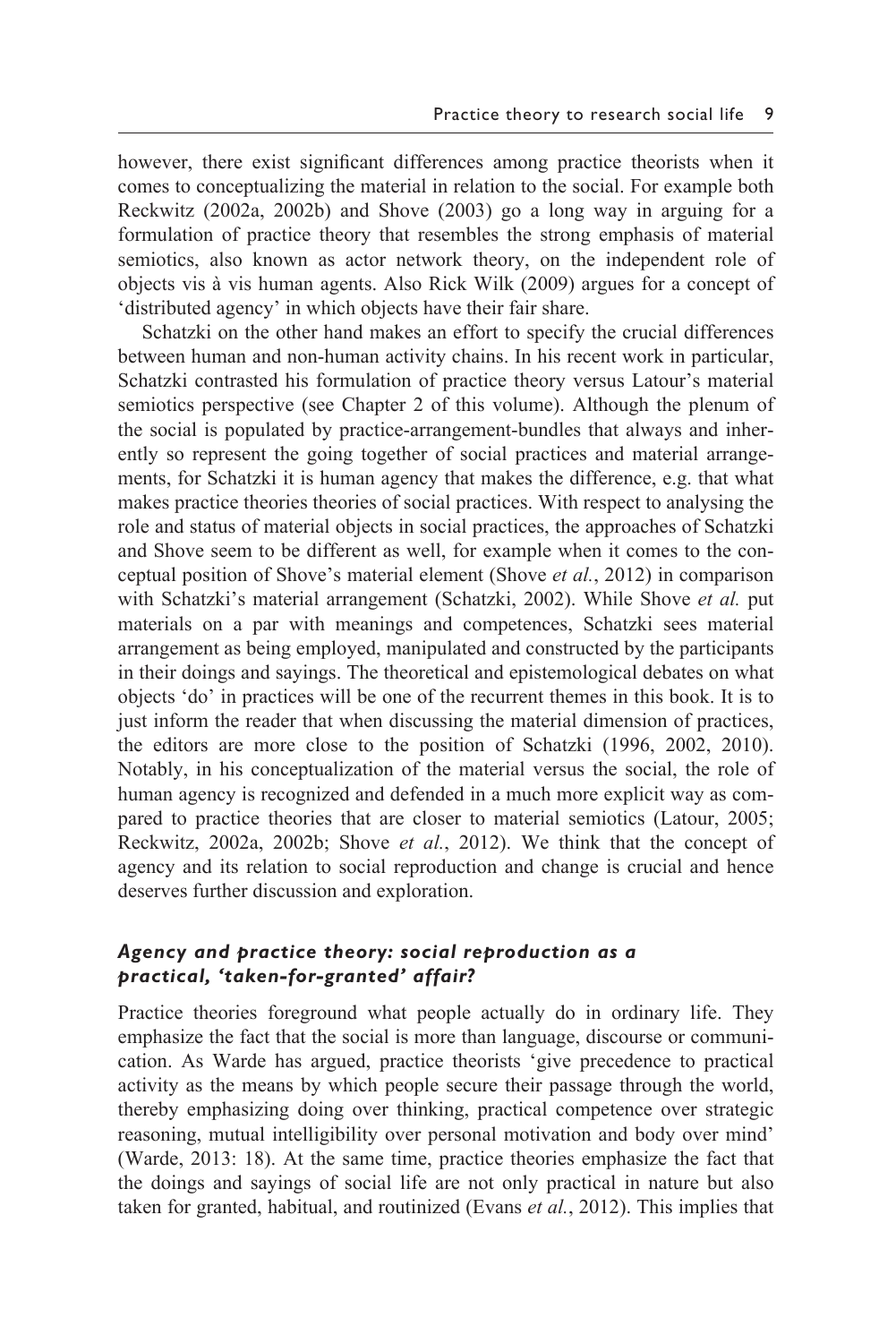agency and power are exerted most of the times in a non-discursive, noncognitive and routinized way. Within the family of practice theories, the routinized and habitual nature of the social is being discussed at some length, relating the topic of the taken- for-granted nature of doings and sayings with standing debates in the social sciences on the exact meaning of agency, and its relationship to power and social change (Wilk, 2009; Welch and Warde, 2015). When summarized in a negative way, the practice stance on agency could be depicted as the homo practicus who, submerged in practices, just follows the existing routines in an intuitive and taken for granted way. This formulation of course does not do justice to all the nuances being made by different authors in this field. It does however indicate in a strong way the difference between practice theories on the one hand and competing approaches in economics and psychology on the other hand, where human agency is connected primarily with the conscious, rational decision making of individuals who follow orders from inside. So how is the 'practical nature' of the reproduction of social practices conceptualized?

 Schatzki (2010) introduces the concept of practical intelligibility to discuss the intuitive, practical, embodied ways in which human actors know what to do next in a given situation. Practical intelligibility tells individuals what makes sense for them to do next 'given that such and such is the case' Schatzki (2010: 114). The such and such refers to many things at the same time: the set of goals (telos) that are involved in the practice, the emotions at stake, the ways in which objects invite or trigger certain behaviours, and the relationships of relative autonomy and interdependence with other participants of the practice. Although Schatzki claims that his concept of 'practical intelligibility' is more convincing – since more specific and contextual – when compared to Bourdieu's 'sens pratique' (Bourdieu, 1977, 1979) and Giddens' 'practical consciousness' (Giddens, 1984), we think these differences are less important than the shared assumption that most of the times most things are being dealt with by human agents in a non- discursive manner. Non- discursivity however does not imply that people are stupid, ignorant of what is going on, or cultural dopes. When things move smoothly, when practices can be enacted on the automatic pilot, and when performances are successful the way they have been done in the recent past, there is no need to shift to the 'cognitive driving modality'. Only when special occasions occur, for example when new objects or ideas are brought into the practice, or when practices collapse, are disturbed or de- routinized in ways that courses of future action are no longer innate to the practice and no longer 'obvious' for the practitioners, only then a temporary switch is being made to the discursive, reflexive, cognitive, conflict or consensus generating mode of doing and saying. The fact that social life is taken for granted most of the times, does not preclude creativity, reflexivity and social innovation to play an important role in the process of social (re)production.

 When discussing human agency in relation to practice theories, we think that the works of Giddens, Schatzki and Bourdieu represent a perspective on agency and subjectivity that distances itself from more individualist, cognitive and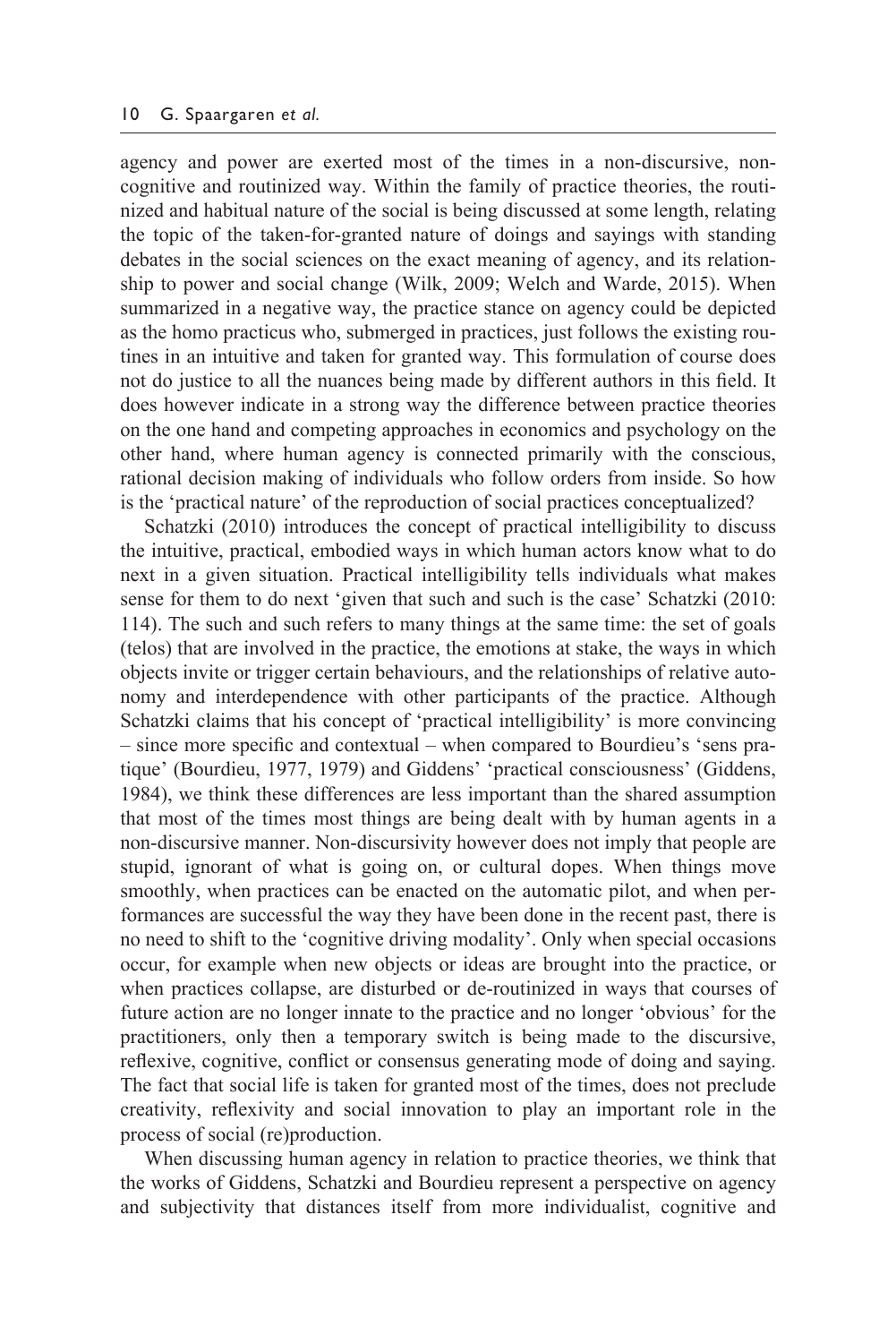voluntarist accounts of agency. At the same time, however, these authors tried to avoid the portrayal of human agents as 'cultural dopes' or as passive recipients of the dynamics of social structures. Human agents are intelligible, knowledgeable and capable agents who know what to do next most of the time, and how to move around in the world. The 'third way' approach of Giddens and Bourdieu to the issue of subjectivism versus objectivism has gained broad recognition in the social sciences. For the original agency – structure problem there are by now about fifty shades of structuration available in the practice literature. Against this background, we would like to emphasize two items which we consider important for the central theme of this book.

 First, we suggest that agency should be discussed and accounted for both in relation to social practices and in relation to how embodied human actors participate in these practices. The added value of practice theories is their claim that both accounts of agency cannot be developed independently. In some variants of practice theory, the individual seems to almost disappear from view (Shove *et al.*, 2012; Welch and Warde, 2015). We think that being silent about the role of individual human actors in the reproduction of practices is not the most promising strategy. Instead, the role of individual actors as 'practitioners' should be conceptualized in more convincing ways. So yes, individual human actors or agents exert agency, have a lifestyle, and possess transformative capacities. The skills, capacities, competences, values and emotions at stake can be observed, measured and monitored in social science research. However, they cannot be analysed and properly understood when they are treated in isolation, without taking into account the practices they are connected with and originate from. Practice theories argue that the very capacity of individual human actors to act upon and to intervene in the world, is produced in and through existing constellations of social practices. Practices produce human agents as much as human agents produce practices. In more historical terms: situated groups of people in a particular society derive their existence as social actors from the very same historically evolving patchwork of social practices they are part of and help reproduce. Those quilts tell their participants who they are, what they should do in different situations and how they can act upon the situation given the opportunities and constraints inherent in the practices they engage in. Human agents have no choice other than to accept their destiny to act as the co- creators of society under given, ever changing circumstances which they are never fully aware of and which they can never fully control. Hence the practice theoretical adage of 'bounded agency' can exist side by side to the practice theoretical adage of social life being 'open-ended and dynamic' in nature.

 Second, we argue that practice theories can benefit from a new round of discussion and theorizing of the nature and role of human agency in the reproduction and transformation of social practices. Social practices are not just moments of instantiation or the reproduction of a set of programs, or hybrids of the social and the material etcetera. They are as well 'Erlebnissen', fun to do, suffering, exciting, boring, risky, tasteful, abhorrent, etcetera. In [Chapter 4](#page--1-0) of this volume,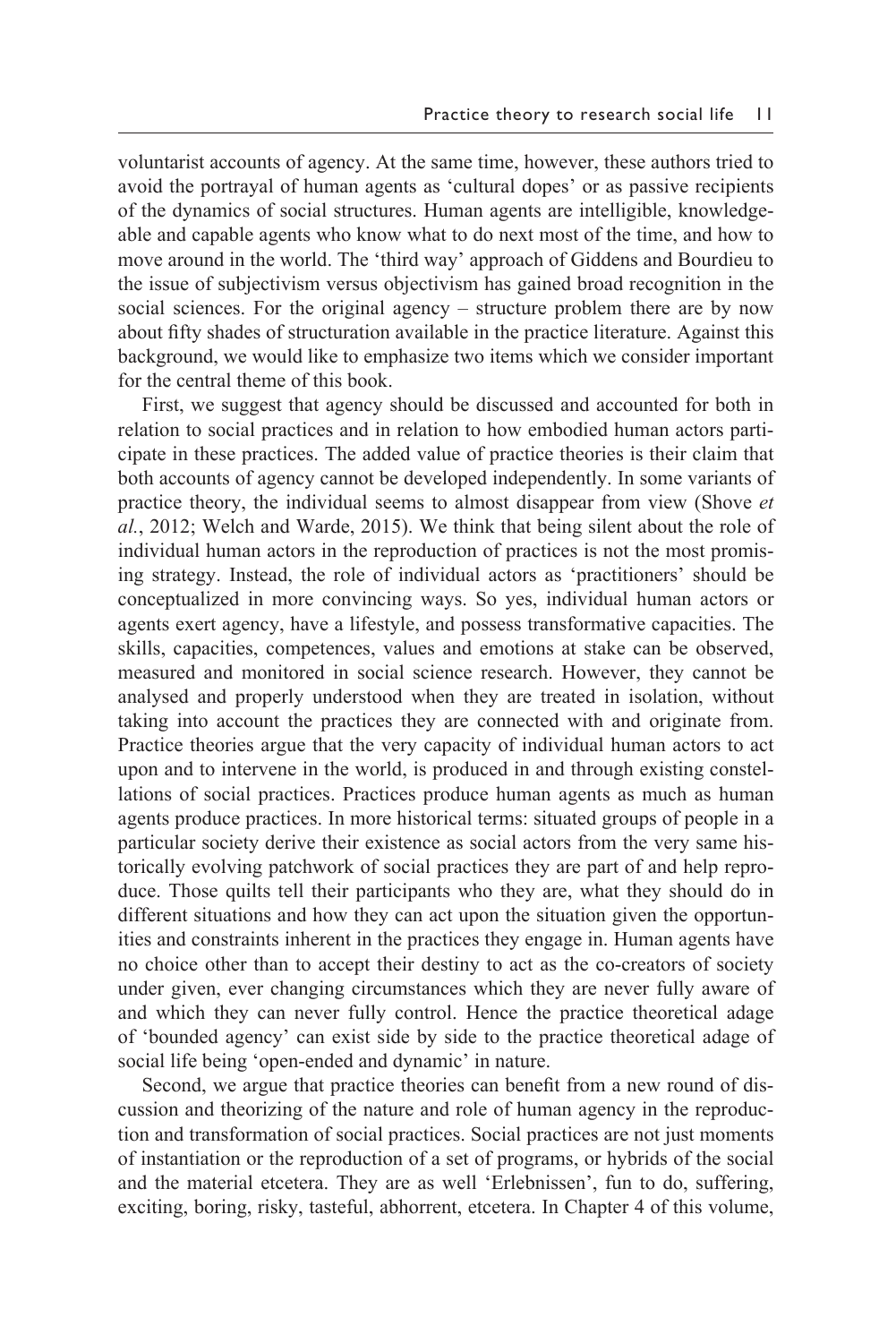#### 12 G. Spaargaren *et al.*

Weenink and Spaargaren make a case for conceptualizing the role of emotions in practices, which has been an almost neglected element of social practices so far. Making use of the sociology of emotions as a prospering branch of sociology, they argue that emotions navigate practices. This may sound like a rather revolutionary approach to the reproduction of social practices. In the work of Schatzki however there are several clues on how to elaborate a theory of emotions in the context of practice theory. When combined with Randal Collins' work on Interaction Ritual chains (1993; 2004), emotions can be shown to be important drivers of change, whether analysed in terms of embodied responses or in terms of emotional energies produced in and through social practices of interaction.

## *The plenum of the social: populated by practices that are clustered and related in different ways*

The fourth and final key element to be discussed here refers to the notion that practice theories represent a flat ontology. This assumption is at the core of the [chapter that Schatzki](#page--1-0) contributes to this volume. Embracing a flat ontology implies that the social is approached as being one of a kind. There is no distinction made into different social realms with distinct characteristics, as for example suggested by micro- versus macro-analyses, by the agency – structure dualism, and by the distinction between landscape, regime and niche actors and dynamics in transition theory (see below). Also Manuel Castells' distinction between the different time- space dynamics of what he labels as 'space of flows' versus 'space of places' would not be a conceptual candidate to be used in the context of a flat ontology. In practice theories, there are no levels of the social which represent different dynamics of social change. A flat ontology entails that practice theories accept no stratification of social reality when it comes to the workings and mechanisms of the social. The constitution of society evolves through, and takes the form of, a myriad of interconnected social practices being (re)produced in time and space. The dynamics of society are one of a kind, even though the reproduction of the web of social practices is generating different kinds of inequalities. Unequal relations of power and the unequal distribution of emotional energies, values, knowledge and skills among groups of social actors do not go against the flat ontology of practice theories.

 When reviewing the empirical examples used by practice theorists and the kind of empirical studies conducted with the help of practice approaches so far, there seems to exist a preference for studying everyday life, ordinary, rather 'small' social phenomena. The typical examples in Shoves' work for example are about doing the laundry, taking a shower and going for a Nordic walk. With such an emphasis on small phenomena, it is difficult to provide inputs to actors and organizations involved in the governance of social change at the national and international levels. In this volume, we are keen to elaborate the consequences of working with a flat ontology in empirical research when the focus is on 'larger' social phenomena as well. Largeness here refers to extension of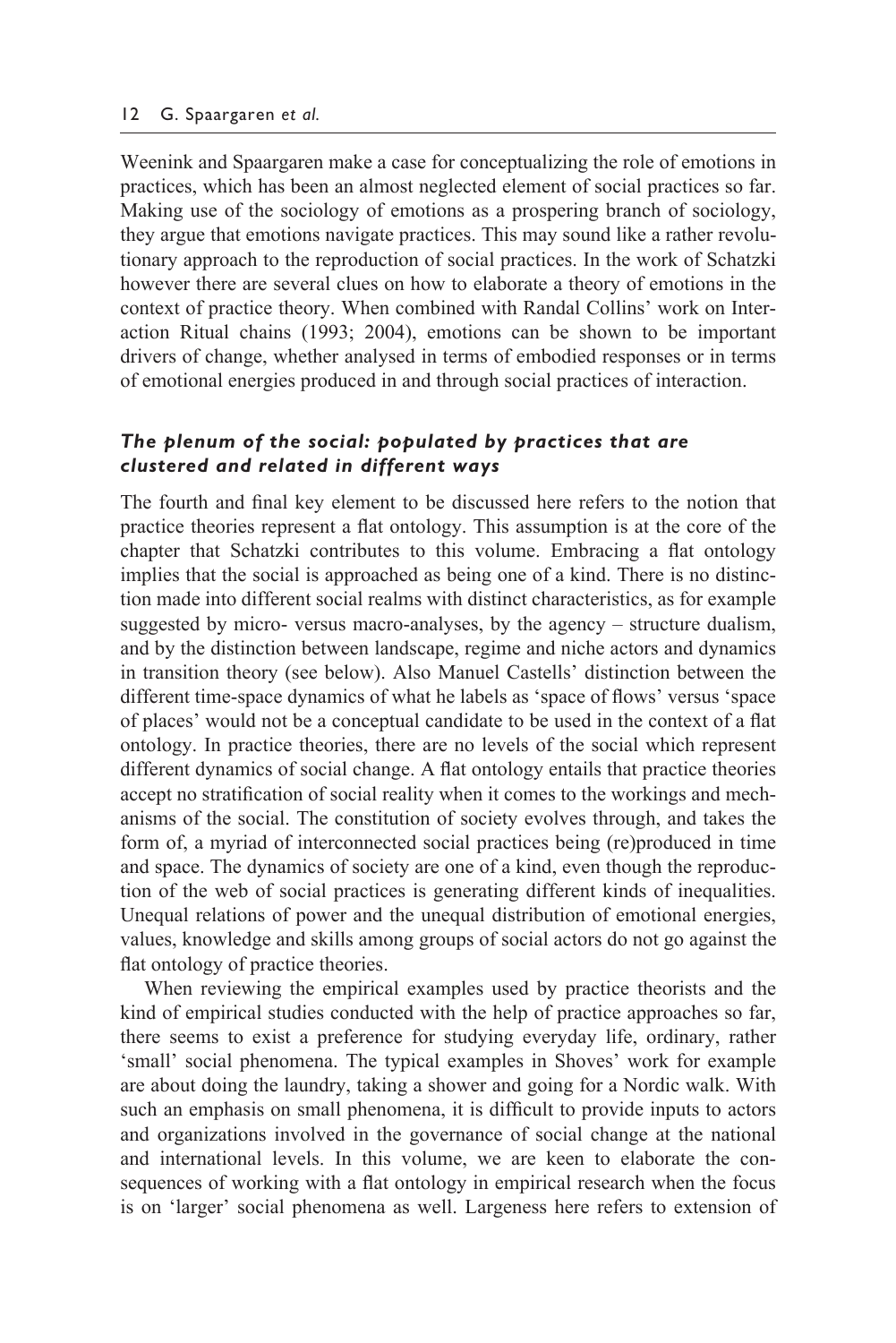bundles of practices in time and space. Since it is ontologically inadequate to distinguish between different levels or layers within the social, we have to find or invent other concepts that specify what is 'large' and what is 'small' within the framework of practice theory. Shove *et al.* (2012), Schatzki (2015; forthcoming) and Nicolini (2012) have set themselves to the task of further elaborating practice theories so that they allow for the analysis and investigation of larger social phenomena.

 Social practices can be more or less frequent, prominent and visible in the plenum. They can show different patterns of distribution through time- space, they can be more or less firmly clustered and embedded in wider networks of practices and they can be related to and (made) dependent from other practices in more or less stringent and enduring ways. In the past few years, a number of concepts has been suggested by practice theorists to specify the distribution of practices over time- space and to characterize their modalities of being interconnected and clustered. Schatzki uses the concept of bundles – or more correctly practice- arrangement-bundles –, to organize the discussion on small versus larger social phenomena (Schatzki, forthcoming). Practice-arrangement bundles refer to sets of social practices and material arrangements that hang together and are interconnected in more or less strong and enduring ways. When studying larger practice-arrangement bundles in particular, it seems attractive from a methodological point of view to approach the plenum of practices in what Nicolini (2012) refers to as the zoomed-out modus. Taking a helicopter view of the plenum is instrumental for identifying smaller and larger bundles of practices and the patterns they weave through time-space.

When practice-arrangement bundles are anchored at specific places – as in the case of airports, hospitals or industrial parks – Shove refers to them as complexes. In the case that well- defined strings of interconnected practices are lightened up by the practice lens, they can be called chains or nexuses, for example in the empirical study of international food chains (Oosterveer and Sonnenfeld, 2012). When particular kinds of practices are shown to appear together with two other kinds of social practices often, they could be referred to in terms of connecting or mediating practices (see [Chapter 10](#page--1-0) of this volume). Shove *et al.* (2012) also discuss recurring patterns of practices in time- space using the concepts of dominant pathways and circuits of reproduction. Again, for these dominant pathways to become visible for the researcher, one has to zoom- out and consider a larger slice of the plenum through the lens of practice theory. Without going into more detail here, the reader will grasp the basic idea of what it is like to research aspects of the plenum of practices with the analytical lens on a wider scope. Such a modality of looking at social practices was referred to by Giddens (1984) in terms of 'institutional analyses' of social practices. In such a mode of doing research, practices as embedded entities and practice- arrangement bundles are being investigated while bracketing the performances of the practices through the interplay of agents and objects.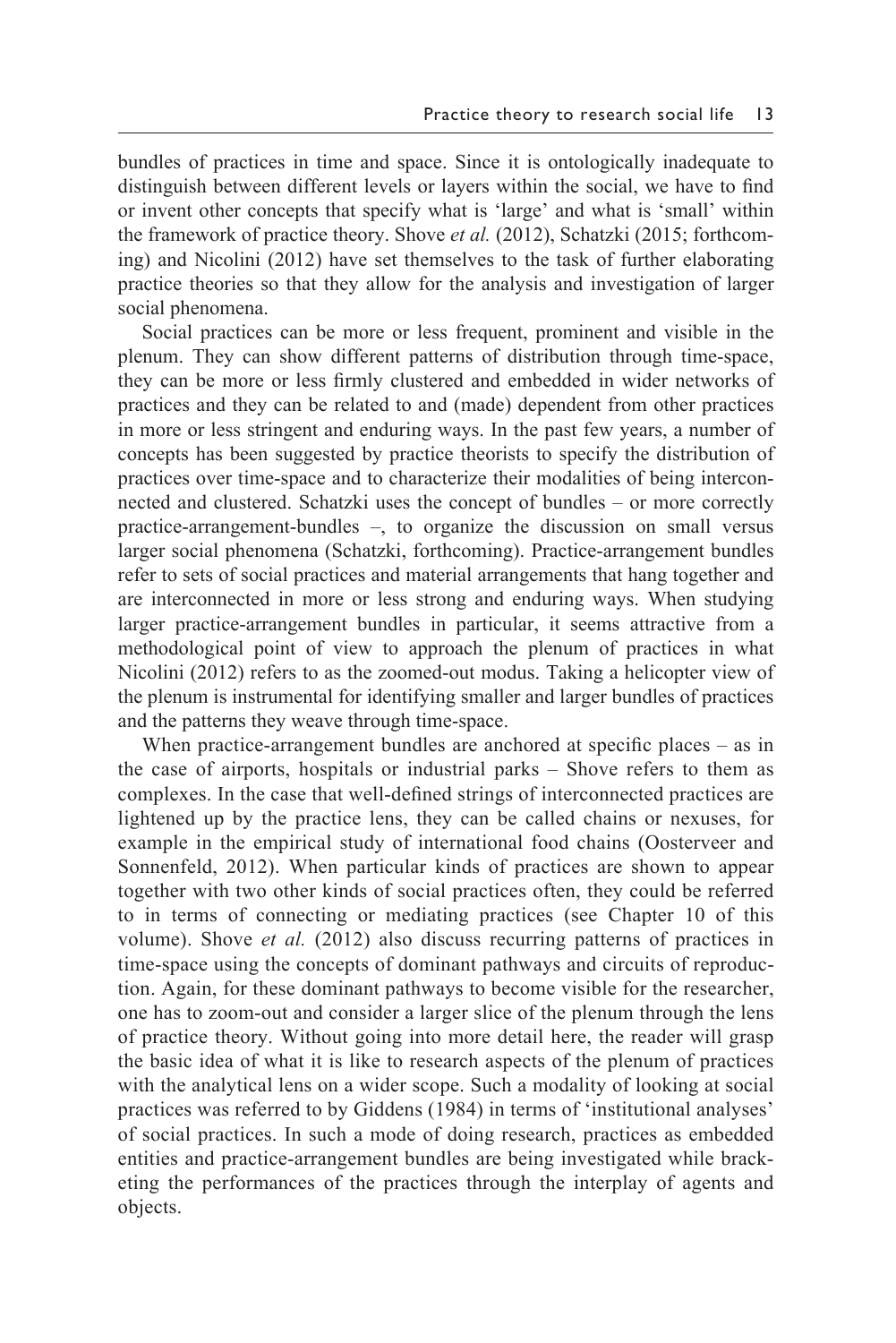Throughout the book, we will provide further discussion and empirical examples to substantiate the claim that practice theories are not just valuable when the analysis focuses on the enactment of situated practices with the analytical lens zoomed-in, but that they also have promising potential when larger social phenomena are considered, analysed with a zoomed-out practice lens to grasp recurring patterns within the plenum. Before we introduce some methodological considerations that are specifically related to doing practice- based research, we have one more set of theoretical issues to deal with: the ways in which practice theories approach and conceptualize social change.

#### **Practice theories and research on social change**

In [Chapter 2](#page--1-0) of this volume, Schatzki argues in some detail why there is nothing beyond 'the level of social practices' and why, for that reason, the multi-level perspective as implied in transition theory (Grin *et al.*, 2012; Geels *et al.*, 2015) is difficult to reconcile with a practice ontology. According to some authors, however, the 'flat ontology assumption' of theories of social practices can be shown to seriously hamper the potential of practice theories to analyse and understand the bigger picture of 'episodic transformations' (Giddens, 1984) or 'transitions (Geels, 2002; De Haan and Rotmans, 2011).<sup>1</sup> The flat ontology thereby seems to stand in the way of practice theories' potential to gain direct relevance for the understanding and governance of social change of large phenomena in particular. How can social scientists be so naive to think that the worlds of multinationals and the unemployed, of global superpowers and smallisland states, of Nobel prize winners and the illiterate or of dictators and prisoners, can be regarded as made from the same ground materials and as essentially the same? Are there no institutions (e.g. the Roman Catholic Church, Museums, Capitalism, the Olympics Games) of hundreds of years old that play a dominant role in the development of society as a whole? The flat ontology assumption in general seems to generate fierce discussions among a broader range of authors who raise different kinds of criticisms in this respect (Shove *et al.*, 2007; Thornton *et al.*, 2012; Shove *et al.*, 2012; Nicolini, 2012; Elder- Vass, 2010; Sayer, 2013; Geels *et al.*, 2015).

 In this volume, the supposed incommensurability of transition theory and practice theories is foregrounded and discussed both in theoretical chapters and in chapters reporting on empirical analyses. We think this debate is much needed and to be welcomed, especially since it is the ambition of practice research to move beyond analysing and researching 'small' social phenomena only. We shortly comment on one chapter of the book in some more detail here, since it offers a nice illustration of the way in which practice theory can be used to confront social change in relation to both smaller and larger social phenomena. Van der Poel and Bakker [\(Chapter 8\)](#page--1-0) take playing tennis as their starting point, a social practice which has been analysed before in relation to the works of Elias and Bourdieu (Bowen *et al.*, 2013). Having their lens zoomed in on the performances of the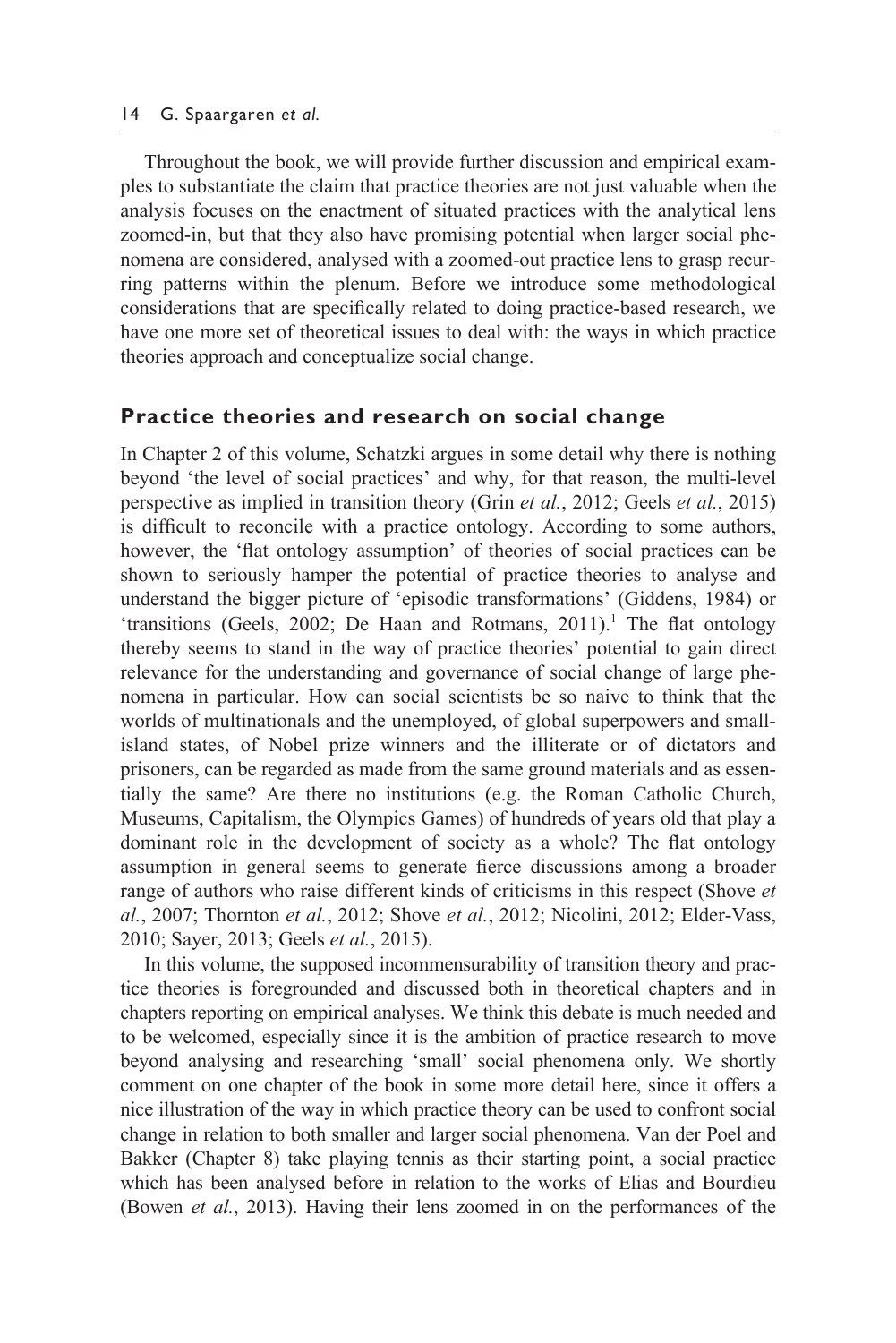practice, van der Poel and Bakker show how in time- space specific performances, bodies and both smaller and larger material objects play a crucial role. They argue that small material objects like tennis- balls, tennis- shoes and rackets are material elements of a different kind as compared to the larger material objects and infrastructures that form the surfaces on which the tennis- play is performed. With their lens in the zoomed out position, they then go on to show how playgrounds are involved not just in the situated performances of tennis players, but also in the organization and management of tennis as a field of sports, with particular standards, and designated roles and responsibilities of governing bodies. Using the concept of 'affordances', they elaborate on Shove's analyses with respect to the role of material objects and they show how both small and large objects co- determine future performances, albeit in ways that are different for smaller and larger objects. We offer this as an example of how we think practice theories could and should be developed both conceptually and methodologically in order to cover not just small but larger phenomena as well.

 With respect to analysing the dynamics of larger scale social phenomena, authors who work in the tradition of transition theory have made significant contributions to the social sciences over the past decades. Transition studies have become famous for their sensitivity to history and their relevance for policy processes, the governance of sustainability transitions in particular. Historical studies and integrated assessments have appeared on transitions in systems of (auto)mobility (Geels *et al.*, 2012), food consumption, -retail and -production (Spaargaren *et al.*, 2012), the uses of energy (Verbong *et al.*, 2013) and of health care (Broerse *et al.*, 2012). The concepts and ideas developed by Johan Schot, Rene Kemp, Frank Geels, Jan Rotmans, Derk Loorbach, John Grin, Tom Hargreaves, Ken Green, Frans Berkhout and many others explicitly aim to illustrate specific dynamics of social change based on models that are built on historical cases. Firmly anchored in the Science and Technology Studies school of thought, concepts such as lock- in, strategic niche management, acceleration, momentum, and dominant and alternative regimes, were added to the jargon of the social sciences. A multi-level perspective is used to show that social changes take distinct shapes at different levels (i.e. niches, regimes and landscapes, in the terminology of transition theory) of the social. Niche developments that occur in sociotechnical innovations are of a different kind and thereby require different governance and management approaches as compared to the higher level of well- established regimes which appear in the reproduction of large sociotechnical systems. Also, so called landscape factors which are conceptualized as being 'external' to even the largest socio- technical systems, represent their own specific dynamics of social change.

 Practice theories and their flat ontology collide with transition theoretical studies not so much – so we would argue – on the relevant units of analysis. It can be argued that the concept of practice- arrangement bundles as recently suggested by Schatzki, is of a similar theoretical kind as the notions of sociotechnical or socio- material systems used in transition studies (McMeekin and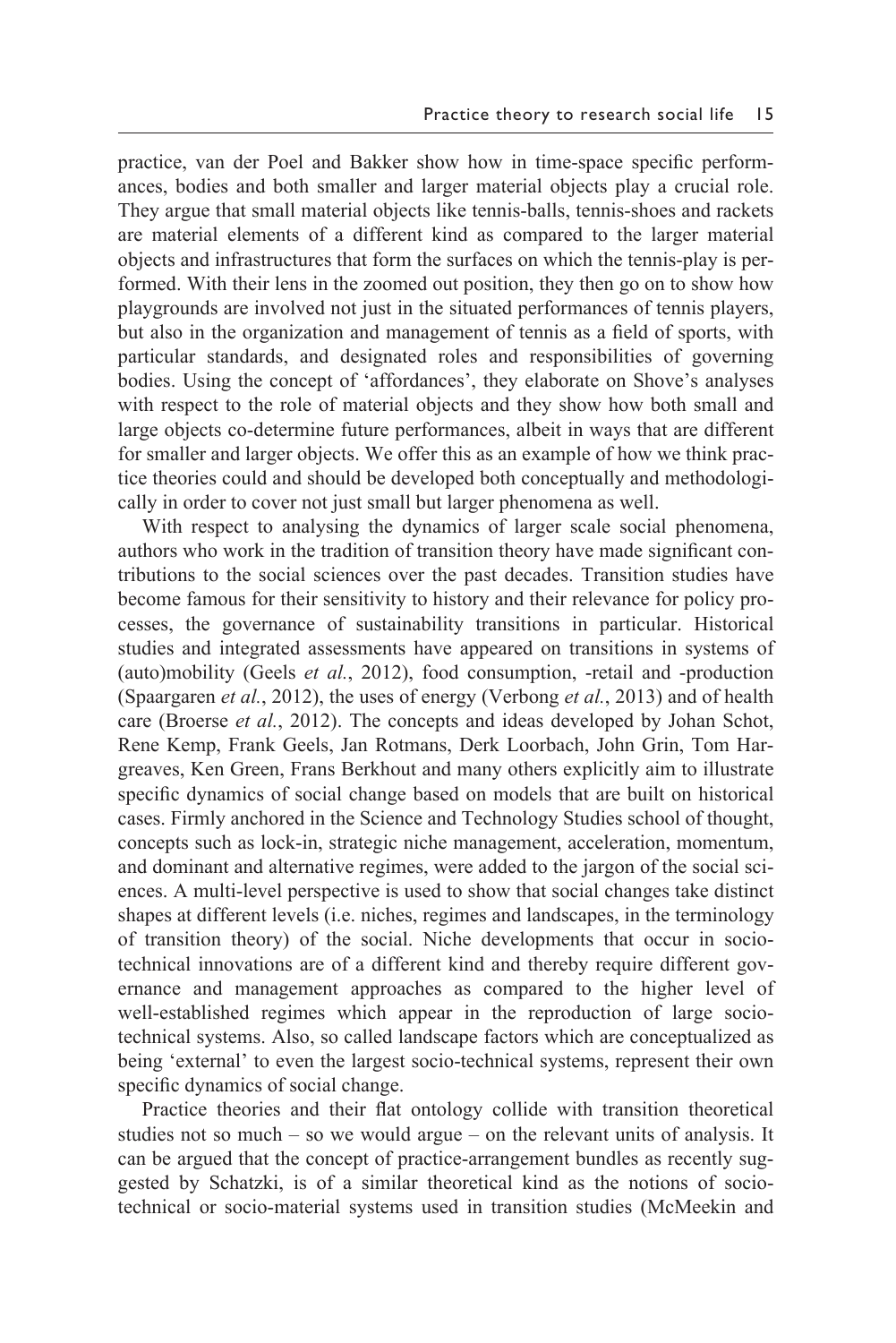Southerton, 2012). When Shove *et al.* (2012) discuss how novel practices emerge and go through early phases of development and stabilization, one could easily recognize the similarities with the niche- innovation concept. Also, their 'dominant circuits' and 'pathways of reproduction' are not that far removed from what is called 'dominant regimes' in transition theory. However, both approaches seem less reconcilable with respect to their basic assumptions about the nature and dynamics of social change, and in particular the multi- level perspective assumption in transition theory that the social is made up of three different kinds of dynamics of social change. In a flat ontology it is not possible to speak of a 'landscape' level (i.e. macro level) that represents fundamentally different dynamics of change in relation to processes of social change at the levels of regimes (i.e. meso) or niches (i.e. micro) level. In practice- theoretical terms, there is no area or region within the plenum where human agency does not appear or where it plays a different role in the reproduction of socio- technical systems and their regimes.

 In the concluding chapter of the book, we argue for a continued debate and exchange of ideas between practice theorists and authors from the school of transition studies. Both streams of social scientific research have specific contributions to make to the analysis of social change, and there is an increasing number of authors combining both approaches or at least showing an open attitude towards finding syntheses and building bridges (Hargreaves *et al.*, 2013; Geels *et al.*, 2015; Rauschmayer *et al.*, 2015). As the work of Shove *et al.* (2012) and Schatzki (forthcoming) demonstrate, efforts are now being made to develop more elaborate and concrete ideas on 'pathways of change' within configurations of social practices. We consider the shared interest in looking for historical patterns or pathways of change with respect to large social phenomena to be an important meeting ground of practice theories and transition theories.

 Finally, with respect to the analyses of social change in contemporary societies, we think practice theorists could benefit from a suggestion made by Anthony King (2010) to take a critical and more distant look at the kind of conceptual issues – agency, structure, objectivism, subjectivism – that kept social theorists busy over the last decades. The question is how relevant agencystructure debates still are, when they are reviewed from the perspective of sociological theories of the network-society as formulated by Manuel Castells (1996, 2009), John Urry (2000), Saskia Sassen (2006) and others. Network theories seem to offer a range of concepts that are particularly useful when researching the plenum of the social with the practice-lens in the zoomed-out modality. Agency and power in the global network society gain particular characteristics which deserve the analytical attention of practice theorists as well. The role of network codes and standards as well as the idea of groups of actors being actively involved in the making and breaking of linkages between different networks are two examples that are in need of further elaboration from a practice theoretical point of views We will follow-up on King's suggestion in different chapters of the book, and in the concluding chapter in particular.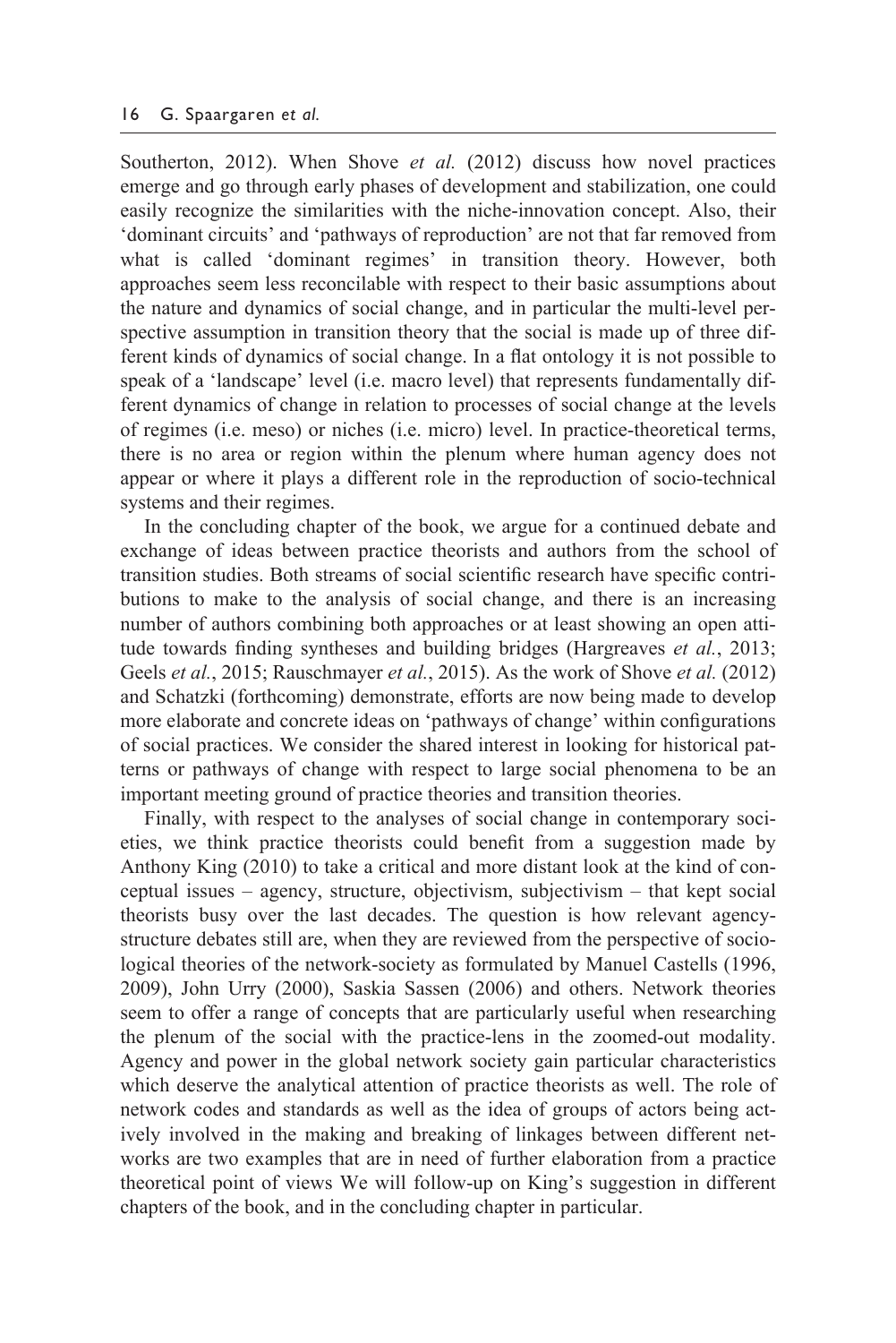## **Methodological issues in practices- oriented research**

According to Davide Nicolini (2012), practice- based research approaches are not just build upon a flat ontology, they also use a specific methodology and a particular 'style of writing'. The latter points refer to a particular reflexive style of engagement in social science research that is further elaborated by Robert Schmidt in [Chapter 3](#page--1-0) of this volume. Since one of our aims of this book is to demonstrate that practice theories can be used for empirical analyses, some further reflection on epistemological and methodological issues seems inevitable and useful. What can be said about the position of practice theory researchers vis- à-vis their objects of research? How do researchers themselves connect to the practices they study? We shortly discuss two modalities of looking at and investigating practices: analysing them with the lens zoomed-in, and taking a helicopter view on the plenum with the lens zoomed-out.

## *Practice research with the lens zoomed- in: focusing on situated practices and their (historical) development*

According to Robert Schmidt [\(Chapter 3\),](#page--1-0) participation of researchers in the social practices they investigate is necessary and a prerequisite. His praxeology shows a clear and substantively justified preference for ethnographic methods, such as participant observation, manipulative observation, shadowing and first and second person observation. Such methods bring along different forms of participation from the part of researchers. Only by actively participating in the practices under study, researchers gain practical understanding and are able to acquire inside knowledge and skills in relation to the nature of the practices, their rules and teleo- affectivities. However, forms of participation from the side of researchers are not unproblematic and can generate both intended and unintended results and have effects on the practice which themselves can be turned into further objects of empirical research. Schmidt's contribution is not intended as the final word on the relationship between practice theories and research methodology. Nevertheless, a consensus seems to exist on the primacy of qualitative methods. Some authors argue on theoretical grounds against the use of quantitative survey methods (Arts *et al.*, 2012; Nicolini, 2012). Others however argue that practice theories are tolerant to all types of research methodology, including forms of (practice- based) modelling (Holtz, 2014) and quantitative representations and investigations on the rhythms of practices (Pantzar, 2013).

 Although we tend to take a pragmatic approach with regard to the use of more or less standardized or more or less qualitative or quantitative research methods, we do think that more open, qualitative methodological approaches are indispensable to conduct research on practices. This is because such approaches reveal the rich detail of practices and the ways they unfold. The *in situ* reproduction of practices (Stones, 2005) can be researched by using ethnographic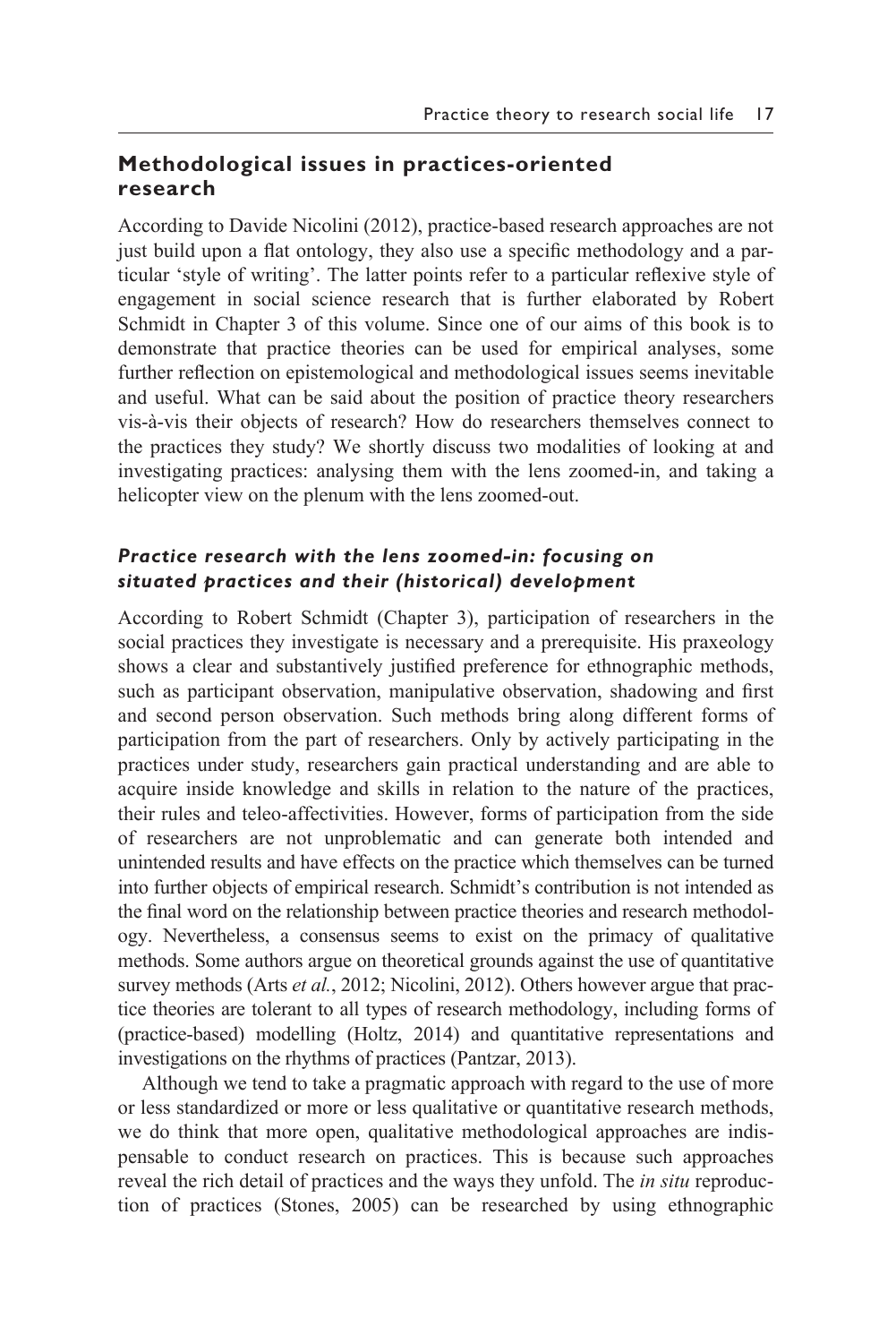methods for deciphering the codes of situated practices, for carefully describing the objects involved and their particular uses. Qualitative methods are indispensable when seeking to describe the emotions at stake, the shifting of performances from front- stage to back- stage and vice versa, and for investigating the things being taken for granted or made into objects of reflection and discussion.

To refer to all the detailed, close-up, engaged ways of looking at and diving in to situated performances, Nicolini (2012) has suggested the metaphor of 'zooming in' on social practices. Zooming in is about taking a closer look, and taking a closer look means first of all getting engaged, becoming submerged in the practices and experiencing first- hand what it is like to be a participant to the practice. The best way to dive into kitchen practices is to participate in doing the cooking or dish- washing (Martens, 2012). By using different forms of participating and participatory observation, the researcher develops a feel for the game, a first- hand experience of the doings and sayings at stake. He or she is able to record in detail the physical aspects of local context, the objects and material elements involved and the codes of the practices as enacted by the participants of the practice. Methods developed by ethno- methodologists can be used to crack the code, for example by creating circumstances that go against the rules of the practices.

A well-known method for getting to know the rules and teleo-affective structures of the practices is to enter into the practice as a novice. Recognized newcomers to the practice are often granted the right to experiment, to ask basic or stupid questions, to find out about the expected doings and sayings, to learn how activities and projects are being carried out, and what kind of power relations are at stake. Their position of 'legitimate peripheral participators' (Nicolini, 2012; Lave and Wenger, 1991) makes things possible that otherwise would be regarded as being out of order.

 Another method or circumstance would be to observe and participate in the temporary breakdown of routines and the ensuing attempts of normalization or re- routinization. Goffman's discussion of the many ways in which the interaction order can be endangered by the behaviour of its participants, is required reading for all practice- oriented researchers (Goffman, 1967). When routines are disrupted, doings and sayings which are normally taken for granted can become an object of reflection from the side of participants, which may result in a discussion of the key characteristics of the practice among the participants (Spaargaren et al., 2013). De-routinization does not have to be triggered by human agents but can result from breakdowns in technologies and infrastructures involved in the reproduction of practices as well: the energy system going down and the city being flooded as the result of extreme rainfall are examples here.

Finally, an important form of practice research with the lens zoomed-in is to closely follow the trajectory or the life of a specific social practice. By studying the 'life of practices' (Shove *et al.*, 2012), researchers try to find out how and when a practice emerged, how it developed, matured, aged and perhaps disappeared or dissolved into other practices. It can be investigated how specific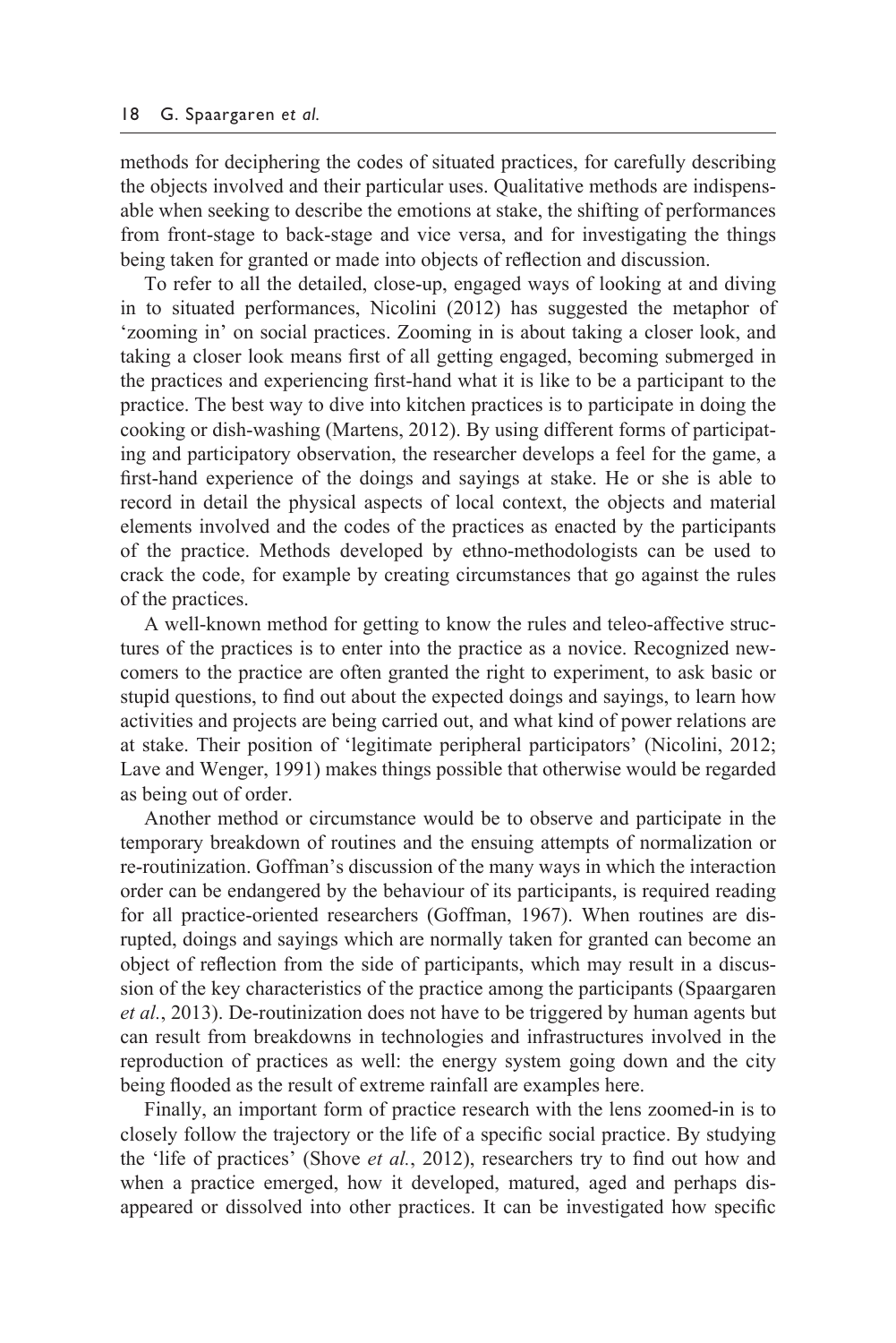practices 'travel' through time- space and with what other kind of practices they tend to team up, or not. Historicizing social practices provides knowledge about the robustness or resilience of the practice, about the contextual conditions under which it prospers and about the ways in which particular emotions can become attached or detached from the practice (Wertheim- Heck and Spaargaren, 2015).

 It is difficult to image practice- based research in which the lens is not at any one time being brought into the zoomed-in position. This is because of the assumption of practice theories that performances, bodily presence, emotions, practical intelligibilities and more in general forms of 'social integration' are the heart of the matter. Without 'thick' analyses of the life of situated practices, no valid sociological knowledge on the constitution of social practices is possible. In the process of reproduction, social practices create meanings, symbols, ways of using things, emotions, projects and programmes to be further developed. Social practices are at the origin of the social and studying them in detail informs researchers about the ways things are.

## *Practice research with the lens in the zoomed- out position: connectivity and dynamic patterning*

While most practice theorists still would agree upon the primacy of zoomed-in methodologies and the kind of knowledge they generate, there has recently emerged a debate on the limitations and potential weaknesses of just doing analyses of situated practices. Especially when the interest is about understanding and explaining wider processes of social change, is it recognized that the zoomed-in methods, data and interpretations need to be complemented with questions, data and methodologies that require the practice- lens being put in the zoomed-out modality. Or more correctly formulated, when researching social change, researchers inspired by practice theories are advised to use their analytical lens alternately in a zoomed-in and zoomed-out position. What kind of questions guide practice inspired research that looks at the plenum in the zoomed-out modality? What kind of methods are being used and what kind of knowledge is expected to result from this? When searching for answers to these questions, there are at least three topics we think need to be considered: connectivity between social practices, dynamic patterning within the plenum and identifying promising entry points for ensuing research in the zoomed-in modality.

 Connectivity has been discussed already in terms of social practices hanging together in practice- arrangement bundles of smaller or larger size. The bindings between practices can be shown to be of different kinds, more or less enduring, in some cases place- specific and organized via one or more elements of the practices. At the moment, a number of authors in the field of practice theories are busy elaborating the theme of connectivity between practices, thereby suggesting new concepts to be added to the vocabulary of practice theories (Shove *et al.*, 2012; Warde, 2013; Kuijer, 2013; Lamers and Pashkevich, 2015). Next to the hanging together via shared rules, values, emotions, material objects, competences or teleo- affective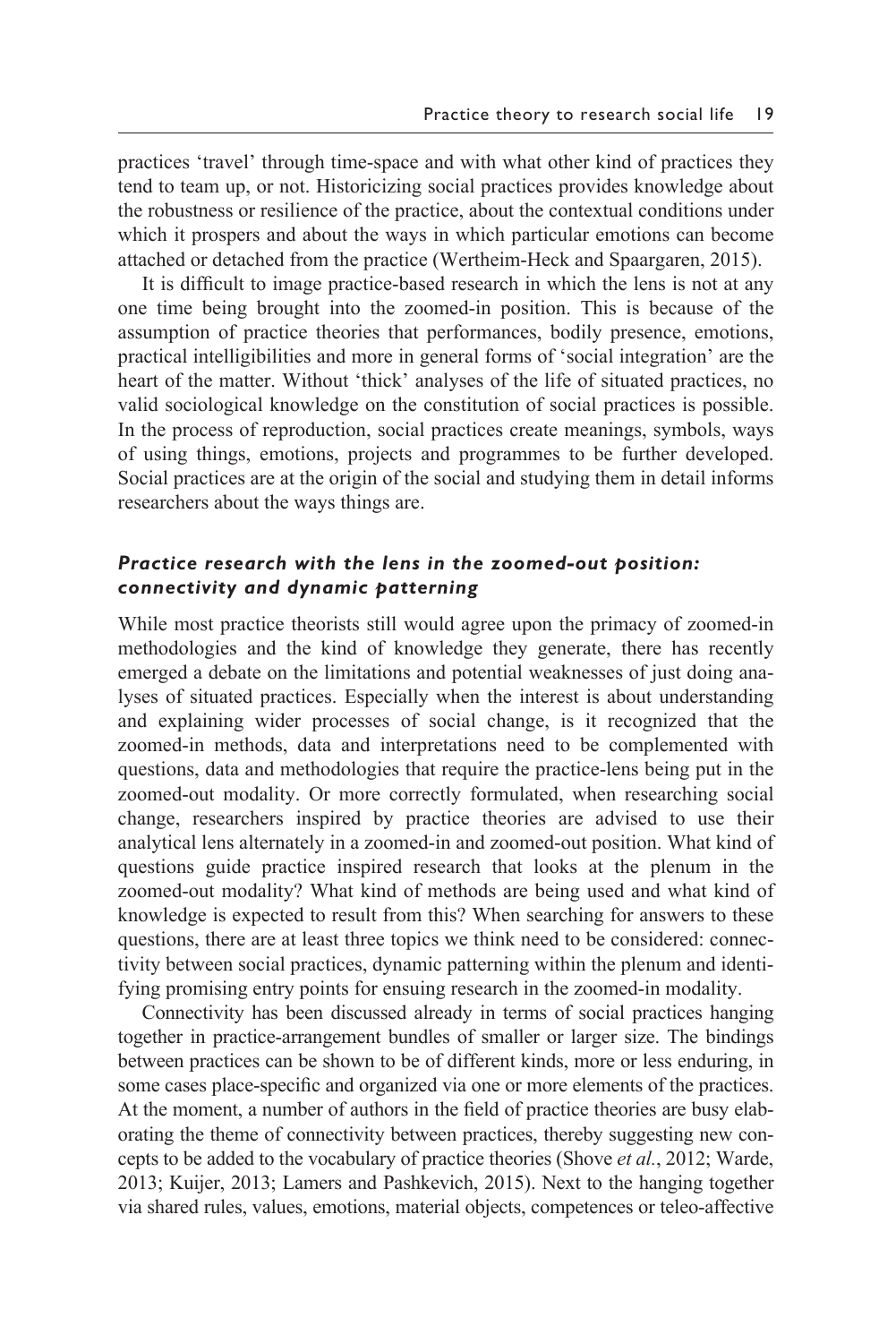structures, practices can also be connected via groups of human agents with similar lifestyles (Giddens, 1991) or a corresponding habitus (Bourdieu, 1977, 1979). When discussing the role of human actors as 'bodily intersections' of social practices, it would be interesting to investigate how people reflect upon the status of the practices they are involved in. As Elder-Vass (2012) has suggested in relation to norm circles, it could perhaps be interesting to investigate the (causal) power of practices and practice- arrangement bundles as perceived by and acted upon from the side of the practitioners. How widely dispersed in time- space do practitioners think the practice- arrangement bundles to be? Is 'it' being done in China and Brazil as well, and has it been around for a long time already? Think about Nordic walking, or playing soccer or growing food at your rooftop in the city. The size of the 'imagined practice- arrangement bundle' influences the enactment of the practitioners, their assessment of the competences and the emotional energy they might derive from doing it. When entering into this kind of research, we discuss connectivity not just in terms of practices being interconnected but as well in terms of being enacted as power relation (see [Chapter 10\).](#page--1-0)

Dynamic patterning is about the ways in which practice-arrangement bundles develop over time. Without going into detail on the kind of patterns to be discerned and the kind of dynamics at play, we think there is a common ground for research on social change between practice theories on the one hand and transition theories on the other. Transition studies have identified pathways of change based on historical research. Next to transitions being successful or failing, a number of patterns have been identified that vary with respect to their pace of change and overall impact on the plenum. Thus, in terms of transition theory, 'substitution' and 'transformation' indicate changes in the overall configuration of practices that are less profound, spectacular and visible as compared with 'reconfiguration' and 'de- and re- alignment' (Grin *et al.*, 2010). Departing from a practice theory perspective, Schatzki has recently suggested a number of concepts that very much resemble these forms of dynamic patterning. Practicearrangement bundles can diffuse, collide, collapse, co-evolve, be transformed or de- aligned, etcetera. (Schatzki, forthcoming). In the concluding chapter we will return to this issue of how to conceptualize social change within the flat ontology of practice theories. There, we are going to make a case for thinking about and analysing dynamic patterning without losing sight of human agency and subjectivity. Patterns are not just the result of technological innovations diffusing through the plenum. Patterns are made, constructed, attempted and achieved by groups of actors using their powers to achieve certain ends.

The helicopter-view that comes along with the zoomed-out modality allows for the identification of promising spots to be investigated in the next round of research with the lens zooming in on particular practices or practice- arrangement bundles. When particular connections between practices are rare or abundant, they might deserve a next round of investigation. When bundles of practices seem to break down into smaller bundles at particular sites or moments, this asks for zooming in and finding out what causes the breakdown or split. Only when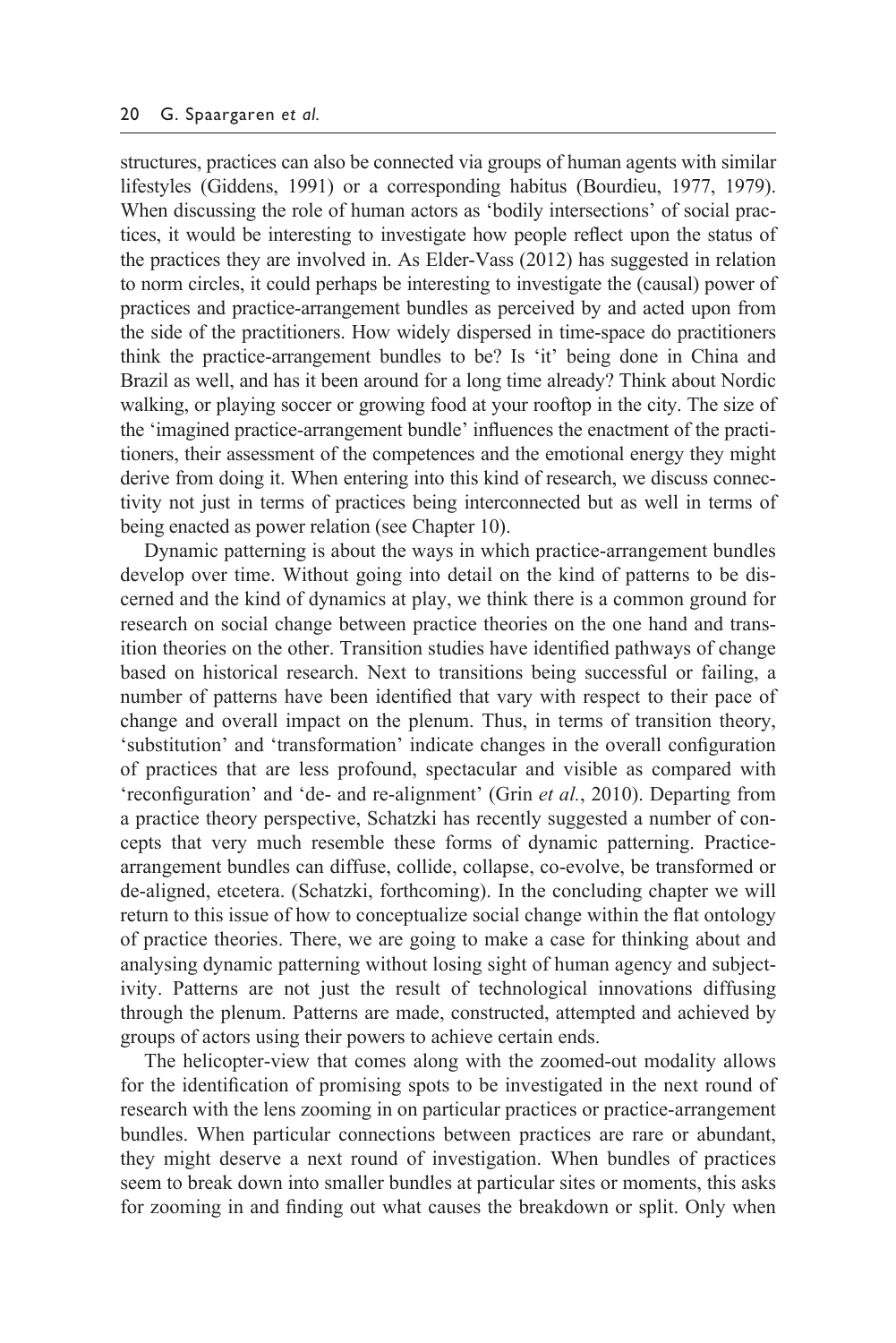alternating the lens between the zoomed- in and the zoomed- out modality, a rich account of social change in the plenum of practices can be realized. And this is what explains the structure of the book as discussed in th[e next section.](#page--1-0)

## **Outline of the book**

The book is organized in three Parts and 12 Chapters. The [first part](#page--1-0) discusses theoretical and methodological issues, and includes three chapters in addition to the present [introductory chapter. Parts II](#page--1-0) and [III](#page--1-0) present empirical research conducted with the practice lens alternating between zoomed-in and zoomed-out modalities. The chapters in [Part II](#page--1-0) primarily use the zoomed-in modality while those in [Part III](#page--1-0) represent studies with the lens zoomed-out.

 In [Chapter 2,](#page--1-0) Schatzki presents the claim that practice theory as social ontology holds that the realm of the social is entirely laid out on a single level. The chapter discusses the kind of social ontology that is promulgated in practice theories and emphasizes one particular feature of this ontology, namely, its 'flat' character. The chapter discusses his claim in relation to other social theories that advance flat social ontologies, as well as theories that proclaim a multi- level perspective (transition theory). Schatzki concludes that practice theory presents a unique flat ontology that has significant implications for investigation and explanation.

 In [Chapter 3,](#page--1-0) Schmidt addresses the praxeological implications of conducting research based on practice theory, or the methodology and methods of the practice of doing research on practices. Using the empirical example of academic writing, the chapter proposes a procedure of praxeologizing the objects of inquiry. The focus is on the methodological tasks and empirical challenges, the epistemological aspects, and the conceptual tool kit for the task of praxeologizing. Schmidt argues for a double hermeneutic of understanding social phenomenon as being members' work, that is, as being naturally organized and accomplished by the participants (including the researcher).

 In [Chapter 4,](#page--1-0) Weenink and Spaargaren review the role of human agency and power in practice theory and argue for the relevance of emotion in the analysis of social change in (networks of ) practices. Their exploration of the concepts of emotions, emotional agency and emotional energy is framed in relation to the practice theory family while using insights from the sociology of emotions and Randall Collins' (2004) theory of Interaction Rituals. The chapter concludes with a discussion of the role of power, agency and social change, informed by Manuel Castells' concept of power in network society.

## **Part II: Zooming in on practices as performances**

The [second part](#page--1-0) contains five empirical chapters which have the lens 'zoomed in', focusing on understanding situated practices of such diverse nature as youth violence, home divestment, playing tennis and the role of good care in complex hospital practices. Here the concepts of shared understandings, portfolios of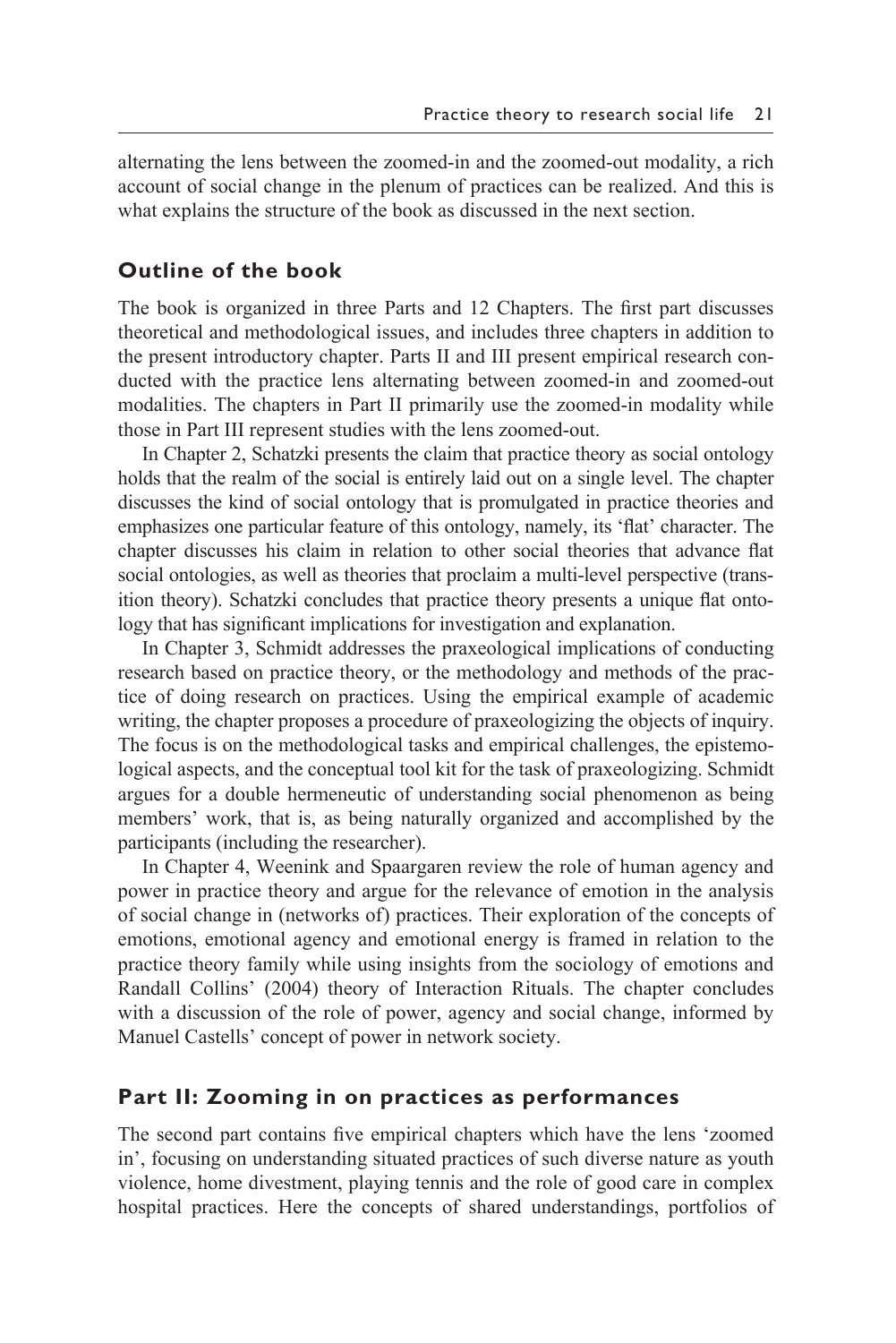skills, experiences and competences, distributed agency, transformative capacity, lifestyles, power in interaction, teleo- affective structures, learning and being participants in practices are all shown to contribute in a particular way to understanding practice as performance, e.g. to the reproduction and change of situated, individual practices by knowledgeable and capable human agents.

 In [Chapter 5 G](#page--1-0)lover outlines and analyses practices of material divestment for household durable objects. Based on a series of interviews with households in Australia and the Netherlands, participant observation, and a review of documentation, the chapter yields three identifiable sets of practices for material divestment, i.e. making do, passing on and selling. Glover shows that a practice approach captures the emotional and procedural rationales of digitally mediated forms of divestment as much as analogue, and that innovations in divestment practice are not occurring in isolation, since they reflect more widespread innovations in practices, such as the proliferation of internet connectivity, e- commerce, and digital photography.

 In [Chapter 6,](#page--1-0) Weenink analyses actual interactions in youth street violence, as interactions are generally overlooked in the violence literature that focuses on features of perpetrators, victims or neighbourhoods to assess the likelihood for violence to occur. Based on an analysis of judicial files, this chapter discusses how and why violence can be regarded as a practice in which people mutually attune their actions toward a shared goal, how these teleological actions are related to material arrangements, and what can be learnt from approaching violence in this way. The chapter also attempts to evaluate how a practice approach may contribute to the study of violence compared with other perspectives that give analytical priority to the situation rather than to individuals or institutions, such as interactionist and micro-sociological approaches.

 In [Chapter 7,](#page--1-0) Vosman, Den Bakker and Weenink argue that passibility (Ricoeur's passibilité) is crucial to understand the role of patients in care practices: to be subjected to what comes and what that brings about in the form of inner movements, experiences and emotions. While passibility is often not manifestly open to the immediate gaze, its latency can be turned into a focus of attention. The authors identify two leads in this respect. The first is by position- taking, an awareness of stepping to another position, to the patients as co- actors and to get in touch with passibility as it acts. The second is to acknowledge that suffering, undergoing, is a crucial part of the practice of care.

 In [Chapter 8,](#page--1-0) van der Poel and Bakker address the role of material elements in the constitution of practices, using tennis as a case study. Based on a largescale survey among Dutch tennis players, the authors analyse how various surface types make a difference in the performance of tennis as a practice. The authors claim that a conceptual distinction between various kinds of material arrangements has to be made, as changing court surfaces or tennis rackets require a different kind of agency. The chapter therefore also discusses the practice of managing tennis facilities and how outcomes of this practice have an affect in the practice of playing tennis.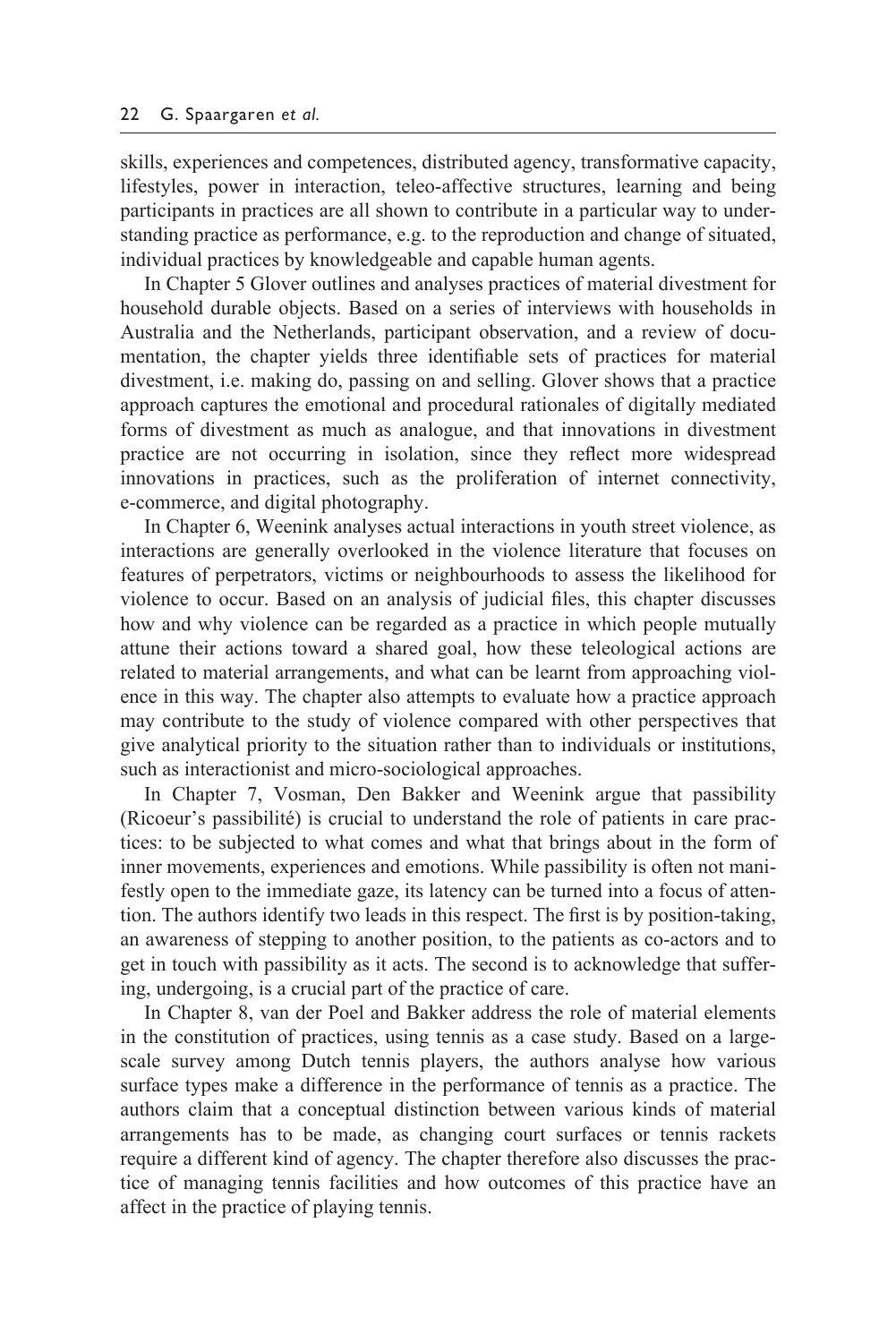## **Part III: Zooming out on practices as embedded entities**

In the [third part](#page--1-0) of the book the emphasis shifts by presenting three chapters written while using the zoomed-in and zoomed-out modus more interchangeably. The social practices of urban gardening, conservation tourism and sustainable forestry are discussed both for their contents and performances as well as for being embedded in wider nexuses, networks or chains of practices. These chapters focus on understanding the dynamics of change in practices that originate from the fact that practices are part of complexes or bundles of practices. Understanding the kind of relationships or 'bindings' that exist in time and space between practices as entities is shown to be of particular relevance for understanding institutional changes in contemporary societies. Here it is argued that, especially for the practice bundles or complexes that are more extended in time and space, the combination of qualitative and quantitative methods is of special relevance.

 In [Chapter 9,](#page--1-0) Dobernig, Veen and Oosterveer demonstrate that the comparative study of the emergence, persistence and disappearance of practices is a way to understand social change from the perspective of practice theory. By comparing two urban food production projects in Amsterdam, the Netherlands, and New York, the United States, the chapter asks what we mean by urban food growing as a practice, and how this practice relates to other relevant social practices already in existence and unfolding in urban spatial contexts. By developing a three- step analysis of synchronic comparison, diachronic comparison and tracing the embedding of the practice in wider networks of practices, the chapter argues that particularly the New York case represents a really new, distinct social practice of urban food growing with new combinations of elements or components, a specific historical trajectory and a unique set of relationships with other sustainability practices in urban space.

 In [Chapter 10,](#page--1-0) Lamers and Van der Duim conceptualize conservation tourism partnerships as deliberate attempts to create connections between existing practices and material arrangements to tackle societal challenges. The empirical setting of this study are the tourism conservation enterprises developed and implemented by the African Wildlife Foundation in various Eastern African countries. Based on a comparison of two cases in Kenya, the authors argue that, and examine how, tourism conservation enterprises emerge out of connections between three existing practices: conservation practices of NGOs, livelihood practices (pastoralism) of local communities and business venturing practices of tourism entrepreneurs. These three constituting practices hang together through a new hybrid nexus of practices, so called connecting practices, such as the brokering of the partnership, the funding and building of a lodge, the zoning of land, the communication at trust meetings and the sharing of benefits.

 In [Chapter 11,](#page--1-0) Arts, Kleinschmit and Pülzl argue that the way forests are being governed and managed in many countries and sites around the world has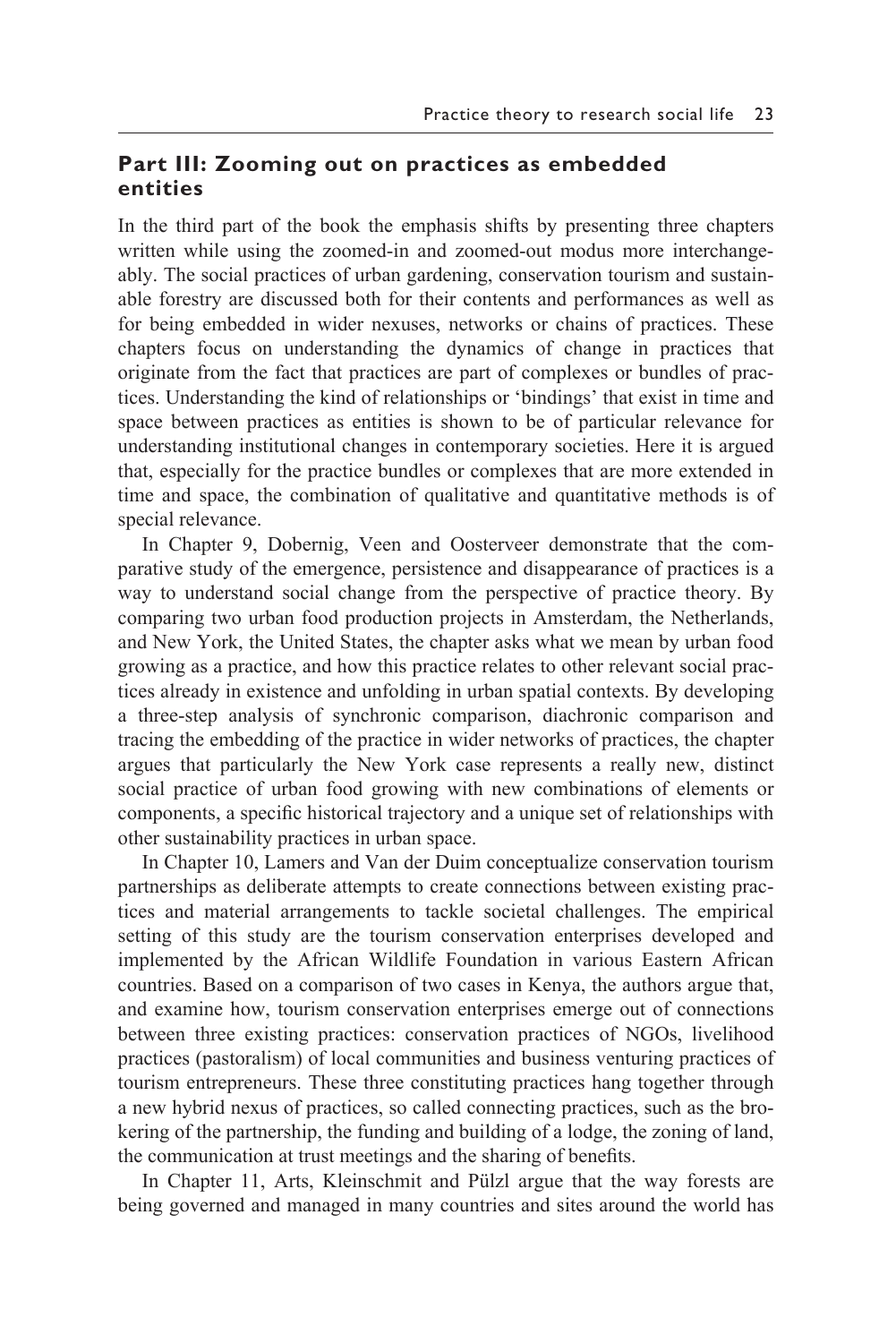been influenced by discourses and practices of sustainable forest management, decentralized forest management and participatory forest management. Contrary to dominant hierarchical perspectives (regime theory or international political economy), this chapter advocates a 'flat ontology' by analysing how ideas, norms and rules travel through 'glocal' networks that bind practices at a worldwide scale. The authors show that global discourses on National Forest Programmes and Participatory Forestry Management have diffused in tailor- made ways to various sites around the world.

 In the [final chapter,](#page--1-0) we make up the balance of the book and present a number of key findings that are relevant in the light of the two main aims of the book as identified above. Also, we consider the future research agenda of practice theories and the kind of theoretical and methodological challenges which have to be confronted in order for practice- based research to further develop into a recognized and valued strand of social science.

## **Note**

[1](#page--1-0) Both the concept of 'episodic transformation' and 'transitions' are used to discuss longer- term and wider processes of change in societies, taking place in specific timespaces, and characterized by a certain direction or telos. Think about the industrial revolution or the emergence of automobility.

## **References**

- Arts, B., Behagel, J., van Bommel, S., de Koning, J. and Turnhout, E., eds, 2013. *Forest and Nature Governance. A Practice- Based Approach.* Dordrecht: Springer.
- Beck, U., 2005. *Power in the Global Age. A New Global Political Economy*. Cambridge: Polity Press.
- Bourdieu, P., 1977. *Outline of a Theory of Practice*. Cambridge: Cambridge University Press.
- Bourdieu, P., 1979. *Distinction: A Social Critique of the Judgement of Taste*. London: Routledge and Kegan Paul.
- Bowen, P., Van Heerikhuizen, B. and Emirbayer, M., 2013. 'Elias and Bourdieu'. In: S. Susan and B.S. Turner, eds. *The Legacy of Pierre Bourdieu*. London: Anthem Press, 145–172.
- Calhoun, C., Gerteis, J., Moody, J., Pfaff, S. and Virk, I., 2012. *Contemporary Sociological Theory*. Malden: Wiley-Blackwell.
- Castells, M., 1996. *The Rise of the Network Society. Volume I of The Information Age: Economy, Society and Culture.* Malden, MA/Oxford: Blackwell.
- Castells, M., 2009, *Communication Power*. Oxford: Oxford University Press.
- Collins, R., 1993. 'Emotional Energy as the Common Denominator of Rational Choice'. *Rationality and Society*, 5 (2), 203–230.
- Collins, R., 2004. *Interaction Ritual Chains*. Princeton: Princeton University Press.
- Elder- Vass, D., 2010. *The Causal Power of Social Structures; Emergence, Structure, Agency*. Cambridge: Cambridge University Press.
- Elder- Vass, D., 2012. *The Reality of Social Construction*. Cambridge: Cambridge University Press.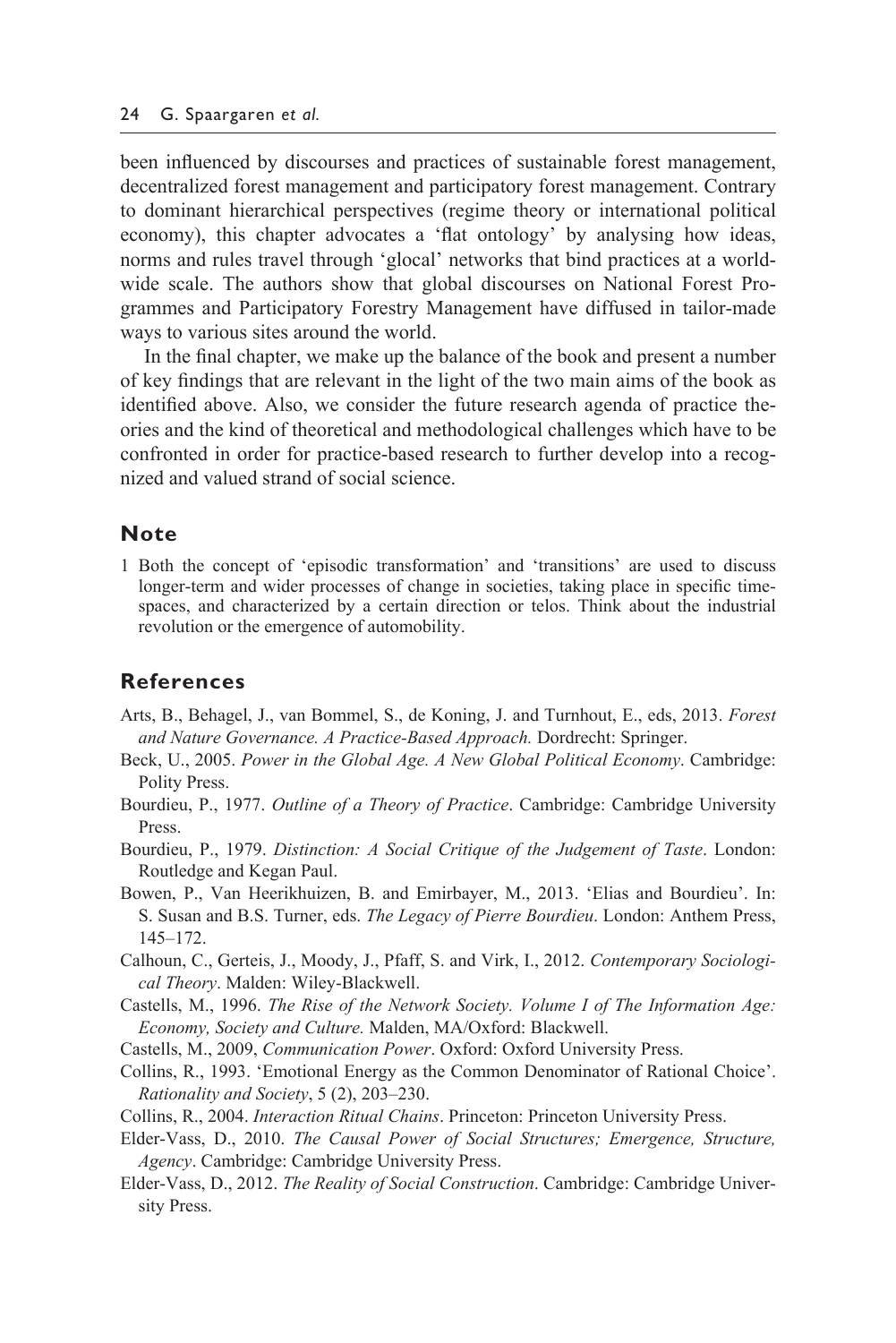- Evans, D., McMeekin, A. and Southerton, D., 2012. 'Sustainable Consumption, Behaviour Change Policies and Theories of Practice'. In: A. Warde and D. Southerton, eds. *The Habits of Consumption*. Helsinki: Open Access Book Series of the Helsinki Collegium of Advanced Studies, 113–129.
- Geels, F.W., 2002. 'Technological Transitions as Evolutionary Reconfiguration Processes: A Multi- Level Perspective and a Case- Study'. *Research Policy*, 31 (8/9), 1257–1274.
- Geels, F.W., Kemp, R., Dudley, G. and Lyons, G., eds, 2012. *Automobility in Transition?; A Socio- Technical Analysis of Sustainable Transport.* New York: Routledge.
- Geels, F.W., McMeekin, A., Mylan, J. and Southerton, D., 2015. 'A Critical Appraisal of Sustainable Consumption and Production Research: The Reformist, Revolutionary and Reconfiguration Positions'. *Global Environmental Change*, 34, 1–12.
- Giddens, A., 1984. *The Constitution of Society*. Cambridge: Cambridge University Press.
- Giddens, A., 1991. Modernity and Self- Identity. Cambridge: Polity Press.
- Goffman, E., 1959. *The Presentation of Self in Everyday Life*. London: Penguin Books. Harmondsworth.
- Goffman, E., 1967. *Interaction Ritual; Essays on Face- to-Face Behavior*. New York: Pantheon Books.
- Goffman, E., 1963. *Behavior in Public Places*. New York: The Free Press.
- Grin J., Rotmans, J., Schot, J., with Loorbach, D. and Geels, F.W., 2010. *Transitions to Sustainable Development; New Directions in the Study of Long Term Transformative Change*. New York: Routledge.
- Haan, J. de and Rotmans, J., 2011. 'Patterns in Transitions: Understanding Complex Chains of Change'. *Technological Forecasting & Social Change*, 78 (1), 90–102.
- Hargreaves, T., Longhurst, N. and Seyfang, G., 2013. 'Up, Down, Round and Round: Connecting Regimes and Practices in Innovation for Sustainability'. *Environment and Planning A*, 45 (2), 402–420.
- Holtz, G., 2014. 'Generating Social Practices'. *Journal of Artificial Societies and Social Simulation*, 17 (1), 17.
- King, A., 2010. 'The Odd Couple: Margaret Archer, Anthony Giddens and British Social Theory'. *The British Journal of Sociology*, 61 (1), 253–260.
- Kuijer, S.C., 2014. *Implications of Social Practice Theory for Sustainable Design*. PhD Dissertation at Delft University of Technology. Pijnacker: Impressed.
- Lamers and Pashkevich (2015). 'Short- Circuiting Cruise Tourism Practices along the Russian Barents Sea Coast? The Case of Arkhangelsk'. *Current Issues in Tourism*. OnlineFirst.
- Latour, B., 2005. *Reassembling the Social–An Introduction to Actor- Network Theory*. Oxford: Oxford University Press.
- Lave, J. and Wenger, E., 1991. *Situated Learning: Legitimate Peripheral Participation.* Cambridge: Cambridge University Press.
- Martens, L., 2012. 'Practice "in Talk" and Talk "as Practice": Dish-Washing and the Reach of Language'. *Sociological Research on line*, 17 (3), 22.
- McMeekin, A. and Southerton, D., 2012. 'Sustainability Transitions and Final Consumption: Practices and Socio- Technical Systems'. *Technology Analysis and Strategic Management*, 24 (4), 345–361.
- Nicolini, D., 2012. *Practice Theory, Work & Organization*. *An Introduction.* Oxford: Oxford University Press.
- Oosterveer, P. and Sonnenfeld, D., 2012. *Food, Globalisation and Sustainability*. London: Earthscan.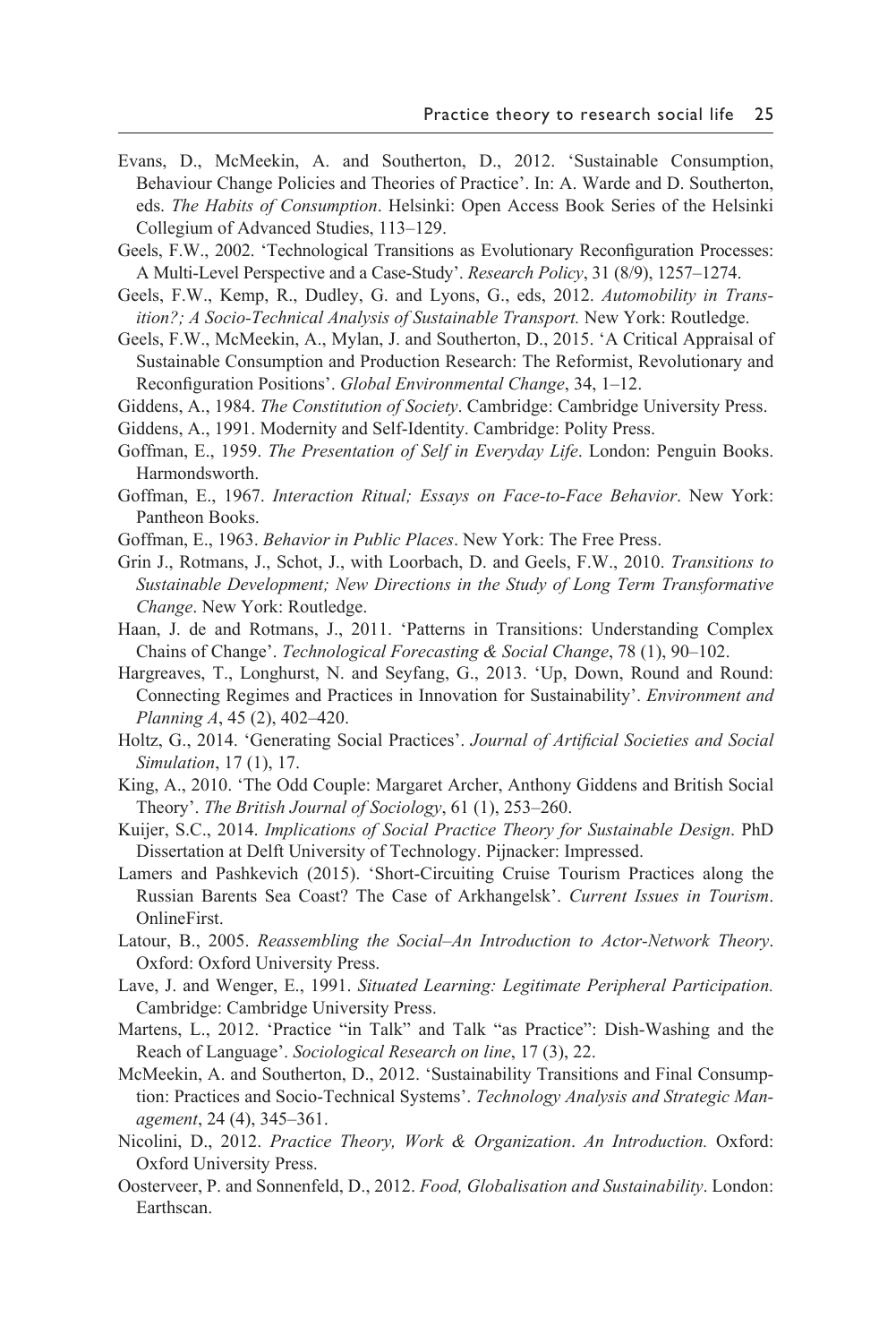- Pantzar, M., 2013. *Towards Rhythm- Based Service Economy: Preliminary Outlines*. Keynote paper presented at the 2nd Nordic Conference on Consumer Research, Göteborg, May 2013.
- Rauschmayer, F., Bauler, T. and Schäpke, N., 2015. 'Towards a Thick Understanding of Sustainability Transitions – Linking Transition Management, Capabilities and Social Practices'. *Ecological Economics*, 109, 211–221.
- Reckwitz, A., 2002a. 'Toward a Theory of Social Practices; a Development in Culturalist Theorizing'. *European Journal of Social Theory*, 5 (2), 243–263.
- Reckwitz, A., 2002b. 'The Status of the "Material" in Theories of Culture. From "Social Structure" to "Artefacts" '. *Journal for the Theory of Social Behaviour*, 32 (2), 195–217.
- Sayer, A., 2013. 'Power, Sustainability and Well Being'. In: E. Shove and N. Spurling, eds. *Sustainable Practices: Social Theory and Climate Change*. London: Routledge, 167–180.
- Sassen, S., 2006. *Territory- Authority-Rights. From Medieval to Global Assemblages*. Princeton: Princeton University Press.
- Schatzki, T., 1996. *Social Practices. A Wittgensteinian Approach to Human Activity and the Social*. Cambridge: Cambridge University Press.
- Schatzki, T., 2002. *The Site of the Social. A Philosophical Account of the Constitution of Social Life and Change*. Philadelphia: Penn State University Press.
- Schatzki, T., 2010. *The Timespace of Human Activity. On Performance, Society, and History as Indeterminate Teleological Events*. Plymouth: Lexington Books.
- Schatzki, T. Forthcoming. 'Keeping Track of Large Phenomena'. *Geographische Zeitschrift*, 2.
- Schatzki, T.R., Knorr Cetina, K. and Von Savigny, E., eds. 2001. *The Practice Turn in Contemporary Theory*. London and New York: Routledge.
- Schmidt, R., 2012. *Soziologie der Praktiken. Konzeptionelle Studien und empirische Analysen*. Berlin: Suhrkamp Verlag.
- Shove, E., 2003. *Comfort, Cleanliness + Convenience; The Social Organization of Normality*. Oxford: Berg.
- Shove, E. and Walker, G., 2007. 'CAUTION! Transitions Ahead: Politics, Practice and Sustainable Transition Management'. *Environmental Planning A*, 39, 763–770.
- Shove, E., Pantzar, M. and Watson, M., 2012. *The Dynamics of Social Practice; Everyday Life and How It Changes.* London: Sage.
- Spaargaren, G., Oosterveer, P. and Loeber, A., eds. 2012. *Food Practices in Transition; Changing Food Consumption, Retail and Production in the Age of Reflexive Modernity*. New York: Routledge.
- Spaargaren, G., Van Koppen, C.S.A. (Kris), Janssen, A.M., Hendriksen, A. and Kolfschoten, C.J., 2013. 'Consumer Responses to the Carbon Labelling of Food: a Real Life Experiment in a Canteen Practice'. *Sociologia Ruralis*, 53 (4), 432–453.
- Stones, R., 2005. *Structuration Theory*. New York: Palgrave MacMillan.
- Thornton, P.H., Ocasio, W. and Lounsbury, M., 2012. *The Institutional Logics Perspective; a New Approach to Culture, Structure, and Process*. Oxford: Oxford University Press.
- Urry, J., 2000. *Sociology Beyond Society*. London: Routledge.
- Verbong, G. and Loorbach, D., eds. 2012. *Governing the Energy Transition; Reality, Illusion or Necessity?* New York: Routledge.
- Wilk, R., 2009. 'The Edge of Agency: Routines, Habits and Volition'. In: E. Shove, F. Trentmann and R. Wilk, eds. *Time, Consumption and Everyday Life: Practice, Materiality and Culture*. Oxford: Berg.